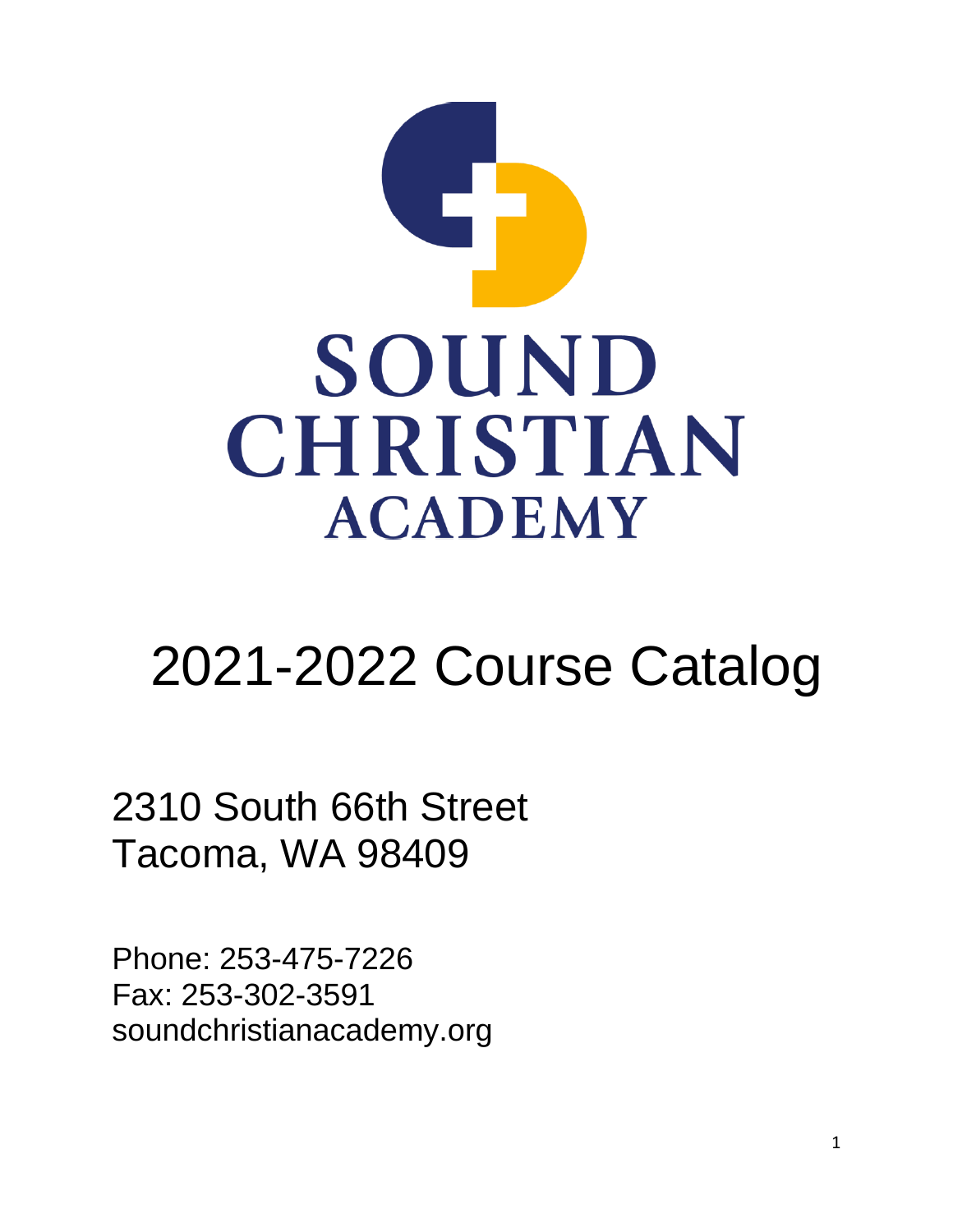#### Dear Student,

Sound Christian Academy is a school of high academic standards. Students who take advantage of the opportunities offered here enter some of the nation's finest Christian, private, and public colleges and universities. Our students also are the recipient of many scholarships. Over the past few years, they have been awarded over \$5,000,000 in academic, athletic, and leadership scholarships.

We believe that God has called us to develop disciples of Jesus and build leaders in the community as well as to engage the culture for the Kingdom. We look forward to working with you as you discover what it means to develop as a follower of Christ and as one who can lead others in how to follow Christ. We want you to learn to succeed academically, but more than that, we want this to be a place where you learn to love the Lord and walk with Him faithfully.

The information that follows is designed to be helpful as you determine your program for the next four years. Please read it carefully. Ask for an appointment with our counselor if you need further clarification. Please note that not all classes are offered every year. Check with the counselor to know when the classes that are important to you will be offered.

It is our desire to encourage and challenge you as you endeavor to prepare yourselves for a future of serving our Lord with excellence.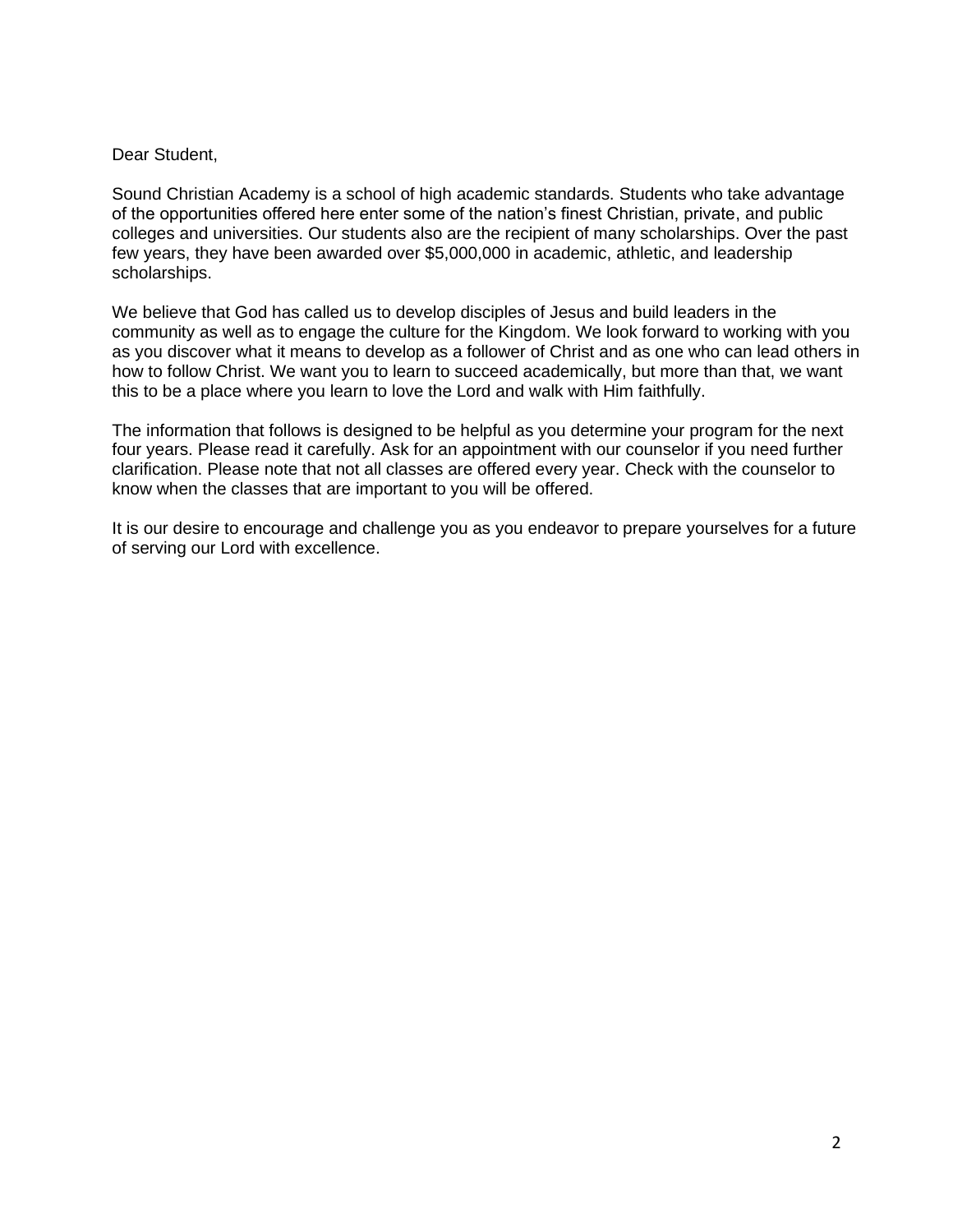# SCA Graduation Requirements

(Effective for Class of 2020 and Beyond)

| <b>Subject</b>                                                                          | Minimum state<br>graduation<br>requirements | <b>Minimum</b><br>requirements<br>for SCA* | <b>College Prep</b><br>requirements<br>for SCA* | <b>Minimum</b><br>requirements<br>for public,<br>four-year<br>colleges and<br>universities**                             | Recommended<br>courses for<br>highly<br>selective<br>colleges and<br>universities |
|-----------------------------------------------------------------------------------------|---------------------------------------------|--------------------------------------------|-------------------------------------------------|--------------------------------------------------------------------------------------------------------------------------|-----------------------------------------------------------------------------------|
| <b>English</b>                                                                          | 4 credits                                   | 4 credits                                  | 4 credits                                       | 4 years                                                                                                                  | 4 years                                                                           |
| <b>Bible</b>                                                                            | 0 credits                                   | 4 credits                                  | 4 credits                                       | 0 credits                                                                                                                | 0 credits                                                                         |
| <b>Math</b>                                                                             | 3 credits                                   | 3 credits                                  | 4 credits****                                   | 3 years***                                                                                                               | 3-4 years***                                                                      |
| <b>Science</b><br>(two must be a<br>lab)                                                | 3 credits                                   | 3 credits                                  | 3 credits                                       | 3 years                                                                                                                  | 3-4 years                                                                         |
| <b>Social Studies</b><br>(including Civics,<br>U.S. and<br>Washington state<br>history) | 3 credits                                   | 3 credits                                  | 3 credits                                       | 3 years                                                                                                                  | 3-4 years                                                                         |
| World<br>Language<br>(same language)                                                    | 2 credits                                   | 2 credits                                  | 3 credits                                       | 2 years                                                                                                                  | 3-4 years                                                                         |
| Visual or<br>Performing<br>Arts                                                         | 2 credits                                   | 2 credits                                  | 2 credits                                       | 1 year                                                                                                                   | 2-3 years                                                                         |
| Health (required)<br>and Fitness                                                        | 2 credits                                   | 2 credits                                  | 2 credits                                       | * SCA requirements may be higher<br>than state minimums.<br>** Students must have a minimum<br>2.00 grade point average. |                                                                                   |
| <b>Occupational</b><br><b>Education</b>                                                 | 1 credit                                    | 1.5 credits                                | 1.5 credits                                     |                                                                                                                          |                                                                                   |
| <b>Electives</b>                                                                        | 4 credits                                   | 1.5 credits                                | 1.5 credit                                      | *** Must be Algebra II or higher.<br>**** Must be Trigonometry or<br>Higher.                                             |                                                                                   |
| Total                                                                                   | 24 credits                                  | 26 credits                                 | 28 credits                                      |                                                                                                                          |                                                                                   |

Students earn .25 credits per sport each year for participation in SCA athletics.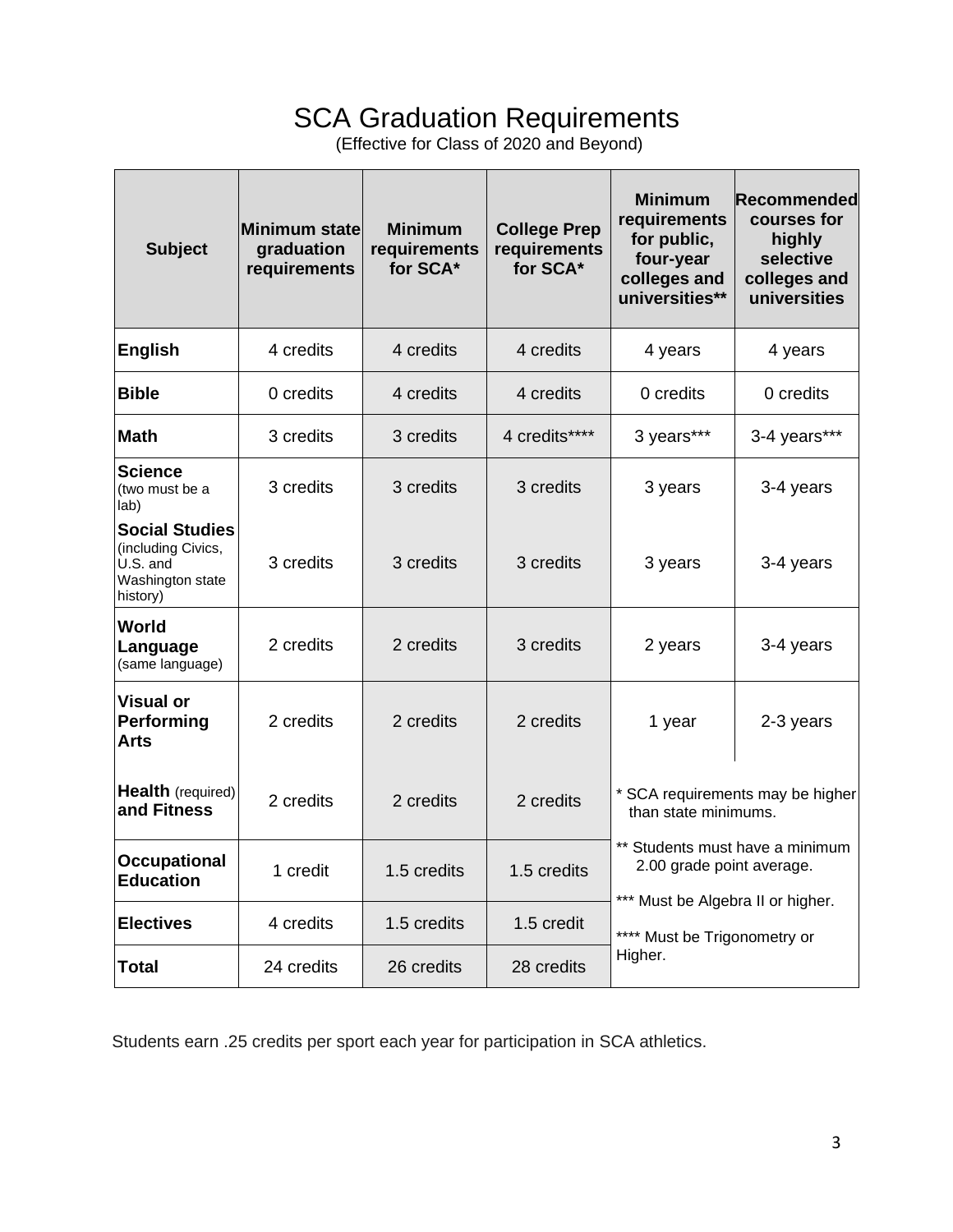# ACADEMICS & PLANNING

#### CLASS LOAD

Students should carry a full load of classes each semester. Students should begin career/college planning at the beginning of their first year of high school. Colleges vary in their entrance requirements. The wise student will be aware of the entrance requirements to the college he/she wishes to attend and will plan his/her high school courses accordingly.

#### PI ACFMENT

Student placement in honors, Concurrent, or AP classes will be based on prerequisites and faculty recommendations. A math exam will be given to all incoming students in order to be placed in the math class best suited to his/her ability level.

#### DROPPING AND ADDING A CLASS

- 1. A class may not be added or dropped after the first ten days of the semester without penalty on the student transcript.
- 2. Permission of the parent and counselor must be obtained. Students must obtain a form from the office, see that it is properly completed, and return it to the counselor before the first ten days of the semester have expired.
- 3. The counselor will notify the student and faculty of all class change approvals.
- 4. Classes dropped after the second week will earn a grade of WP (Withdrawal Pass) or WF (Withdrawal Fail). This may impact the GPA.
- 5. Classes dropped after the half-way point of the semester will receive a grade of "WF". This grade will impact the GPA.

#### GRADUATION

In order to participate in the graduation exercises, the student must have successfully completed all graduation requirements as outlined in the Student Handbook.

#### SEQUENTIAL CREDIT PLANNING

Students should take English, math, world language, and science credits sequentially. Once begun, the classes in a particular discipline should be taken each semester until the requirement is met.

#### AUDITING

SCA does not offer courses for audit.

#### PARTICIPATION IN CO-CURRICULAR ACTIVITIES

Students may participate in activities conducted outside of the regular school hours provided the academic eligibility requirements are met. Re-evaluation may occur as often as every week.

#### P.E. (Health and Fitness) CREDIT

Students should plan to take two years of PE/Health. PE credit is also given for participation in sports, but not for managing a team. Independent PE is permitted only when the class is needed to meet graduation requirements and the schedule does not allow the student to enroll in the inschool PE class. Students earn .25 for participation in each SCA sport.

#### BIBLE CREDITS

Students are required to take a Bible course each semester they attend SCA.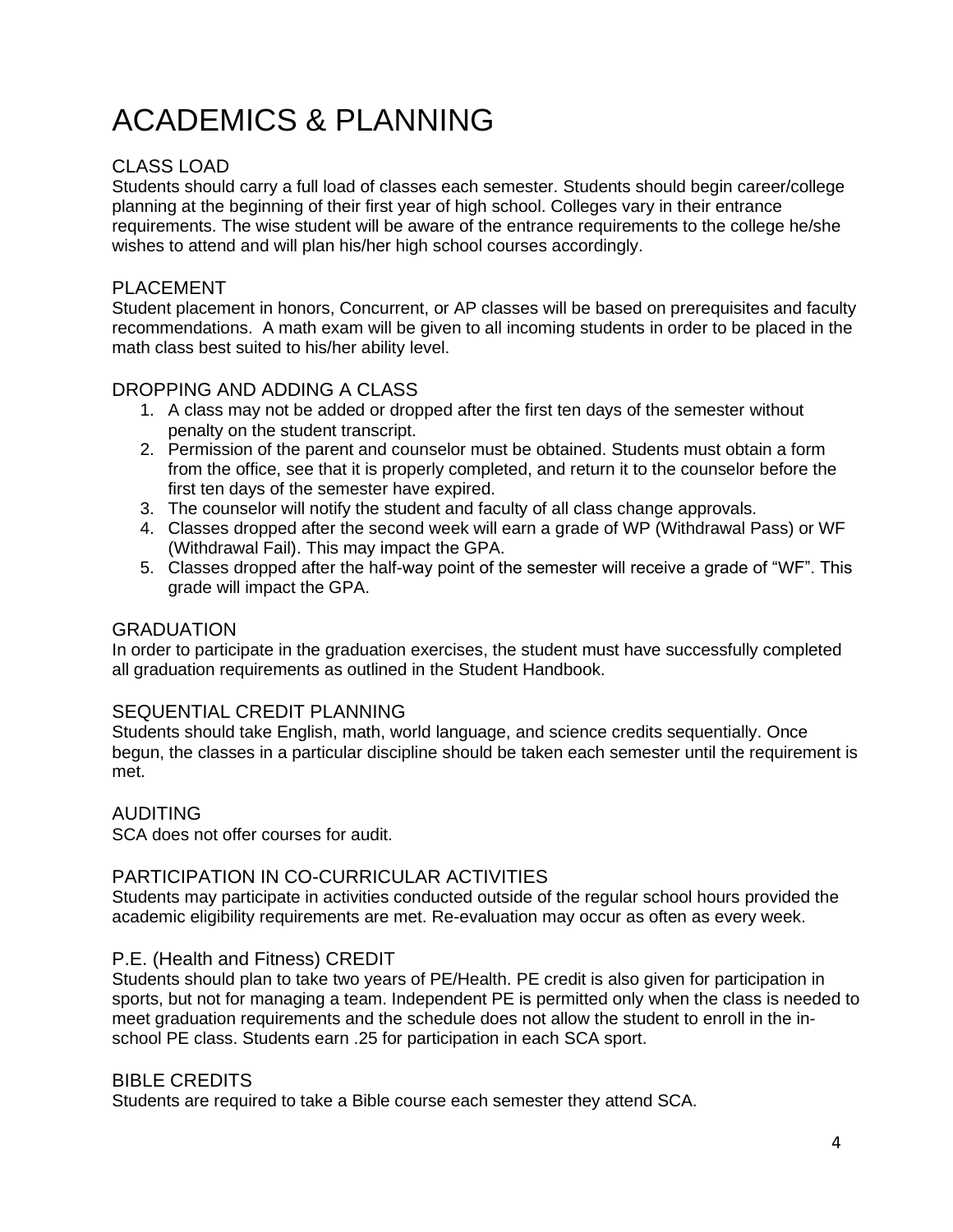#### GRADE DEFINITIONS

The following are given to clarify grades given:

F - Fail; affects GPA

1. There is a lack of obvious effort on the part of the student to complete the course requirements.

- 2. The student retakes entire course if credit is needed.
- 3. The "F" stays on the transcript and is counted in GPA.
- INC Incomplete; must be converted to a letter grade or becomes an F after 2 weeks

1. The student experiences an interruption in his/her ability to finish class (i.e. – illness or emergency situation).

2. The incomplete does not affect GPA. When grade is converted, it is computed into GPA.

- WF Withdrawn from class; GPA impacted
- WP Withdrawal from class; GPA not impacted

#### INDEPENDENT STUDY

- 1. If approved in advance by the counselor, high school students may take alternative course offerings while at the same time attending Sound Christian. A limited number of classes may be taken as an independent study. Students must complete a Request for Transfer Credit Approval Form (located in Counselor's office). There may be additional cost for alternative course options.
- 2. At the close of the semester, an official signed report or official transcript verifying the completion of the course must be made available to the counselor prior to granting credit.
- 3. Approval may be given to take an independent study from an approved provider. SCA is not responsible for the course content or the classes students choose to take outside of our campus facility. In some cases, those courses may not be taught from a Biblical worldview.

#### TEACHER AIDE or OFFICE AIDE

0.5 elective or occupational ed credit is given to all aides, per semester.

#### GRADING SCALE

| 100-93%     | А  | 4.0  |
|-------------|----|------|
| $90 - 92%$  | А- | 3.67 |
| 87-89%      | B+ | 3.33 |
| 83-86%      | в  | 3.0  |
| 80-82%      | В- | 2.67 |
| 77-79%      | C+ | 2.33 |
| 73-76%      | С  | 2.0  |
| 70-72%      | င- | 1.67 |
| 67-69%      | D+ | 1.33 |
| 60-66%      | D  | 1.0  |
| 50 or below | F  | ი    |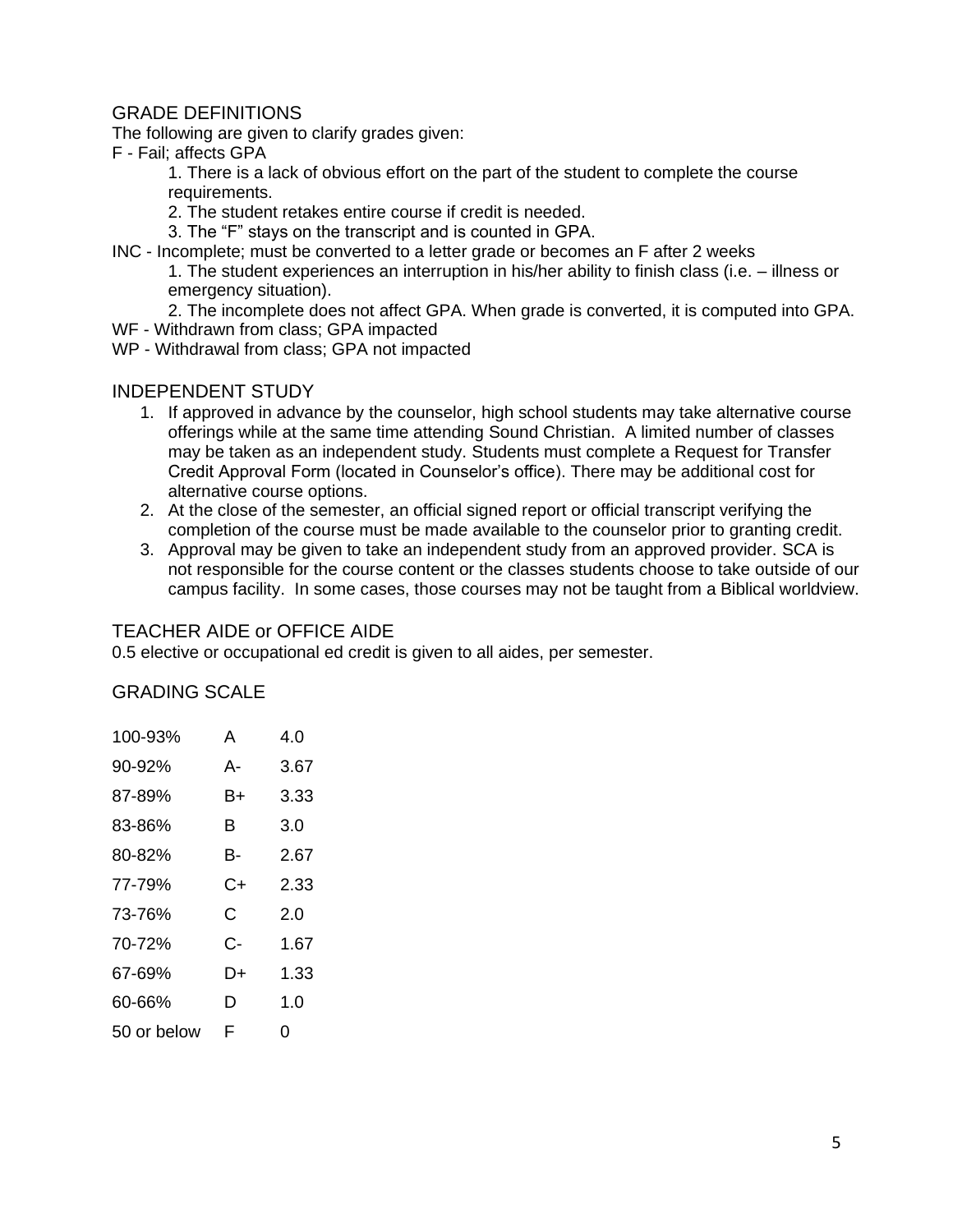# COURSE OFFERINGS

(some courses are available by teacher availability & student interest)

#### **CORE CLASSES**

BIBLE (pg 7) The Pentateuch Concurrent Pentateuch Paul's Epistles Concurrent Paul's Epistles Systematic Theology Concurrent Systematic Theology The Christian Life Concurrent Christian Life ELL Bible

ENGLISH (pg 8-9) English 9 English 10 English 10 Honors English 11 American Literature Concurrent American Literature English 12 British Literature Concurrent British Literature ELL English

HISTORY (pg 10) **Civics** World History US History AP US History Current World Problems

#### MATH (pg 11-12)

Algebra I Geometry\* Algebra II\* Advanced Math/Trigonometry\* Statistics\* Calculus\* AP Calculus AB\* AP Calculus BC\*

SCIENCE (pg 12-13)

Physical Science Biology Chemistry\* AP Chemistry\* Honors Physics\* Anatomy & Physiology\* Environmental Science Astronomy Forensics

WORLD LANGUAGES (pg 14-15) American Sign Language Spanish

#### **ELECTIVE CLASSES**

#### FINE/ PERFORMING ARTS (pg 15-16)

Drama Advanced Art Digital Photography Drawing Graphic Design **Painting Pottery Sculpture** Band **Choir** Worship Arts

#### OCCUPATIONAL EDUCATION (pg 17-18)

**Communications** Digital Photography Intro to Computer Science AP Computer Science Keyboarding Personal Finance Speech STEM Foundations Teaching Assistant Yearbook

PHYSICAL EDUCATION (pg 18-19) Health PE Strength and Development Team Sports

INSTRUCTIONAL SUPPORT (pg 20)

#### CONCURRENT COURSES AND TESTING (pg 21-22)

\*Prerequisites required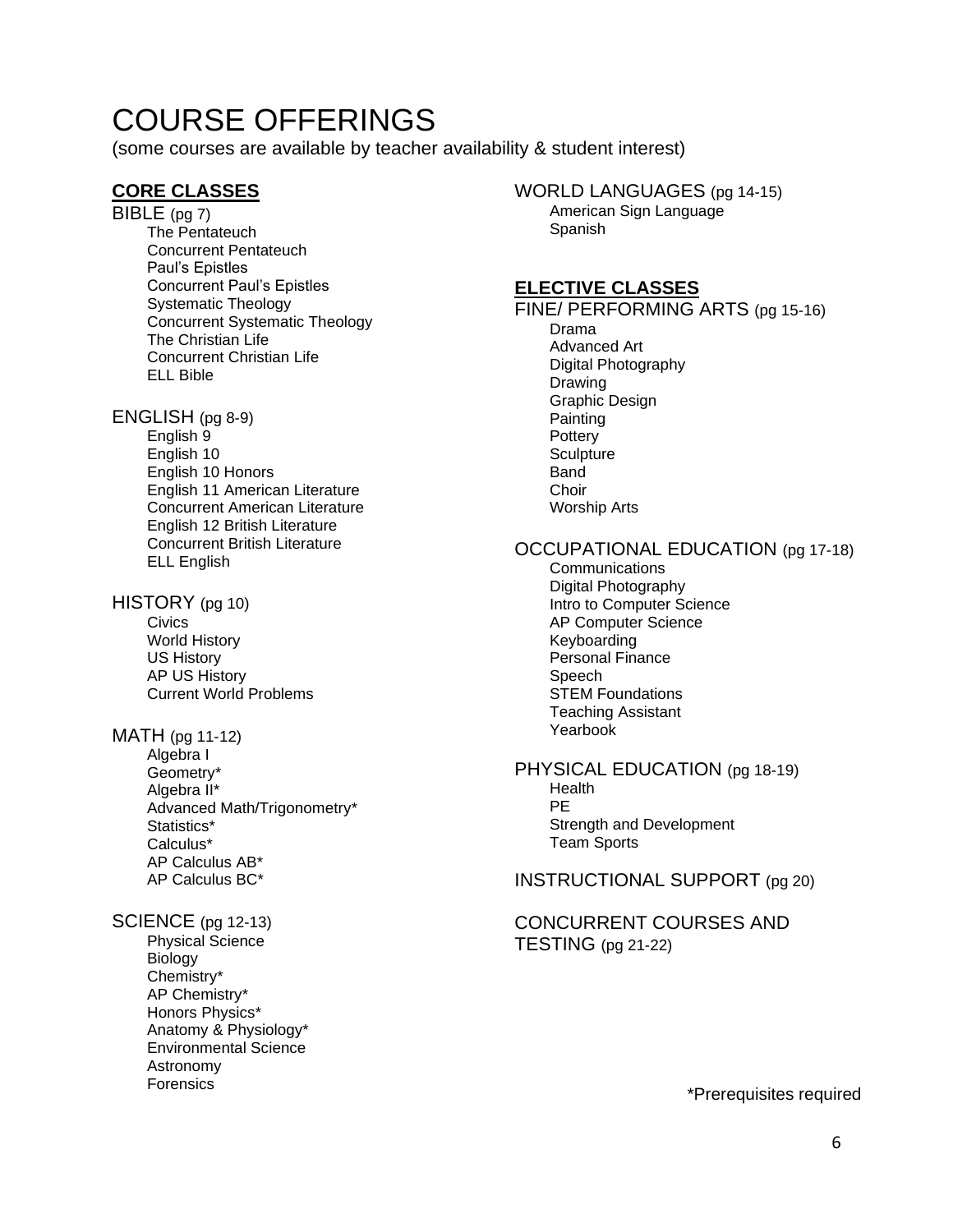# CLASS DESCRIPTIONS

*Most of the courses in this handbook are offered yearly. Several courses are offered on a rotating basis. The printed schedule for each semester will contain updated course offerings.*

### BIBLE COURSES

#### **The Pentateuch (Full Year)**

This course is designed to introduce the student to the first five books of the Old Testament. Students will become acquainted with the genres of Old Testament Narrative and Old Testament Law, become familiar with the world of the Ancient Near East, become familiar with the form and content of the Biblical Covenants, and be able to place the Pentateuch within the narrative of Scripture.

Text: The Old Testament Additional Concurrent Text: *Exploring the Old Testament: A Guide to the Pentateuch* by Gordan Wenham

#### **Paul's Epistles (Full Year)**

This class is designed to introduce the student to the thirteen biblical letters written by the Apostle Paul. Students will become acquainted with the genre of a Greco-Roman letter and become familiar with the first-century world of the Roman Empire and Palestine. Students will also study the content, form, and theology of Paul's Letters and be able to place them within the metanarrative of Scripture

Text: The New Testament Additional Concurrent Text: *Thinking Through Paul* by Bruce Longenecker and Todd Still

#### **Systematic Theology (Full Year)**

This full year course examines the great doctrines of the Bible. Bibliology, Theology Proper, Christology, Pneumatology, Anthropology, Soteriology, Ecclesiology, Angelology, and Eschatology. The students examine the application of doctrinal truths to their personal lives. They also learn basic Bible study techniques, such as examining the Scriptures for themselves.

Text: *Delighting in the Trinity"* by Michael Reeves Additional Concurrent Text: *Introducing Christian Doctrine* by Millard J. Erickson

#### **Spiritual Formation and The Christian Life (Full Year)**

The Christian Life is designed to introduce the student to Spiritual Formation and to equip them to develop habits and practices that foster spiritual growth. The nature of this class requires engagement, participation, and taking personal responsibility for one's own spiritual life and growth.

Text: *Spiritual Disciplines for the Christian Life* by Donald Whitney *Prayer: Experiencing Awe and Intimacy with God* by Timothy Keller Additional Concurrent Text: *You Are What You Love* by James Smith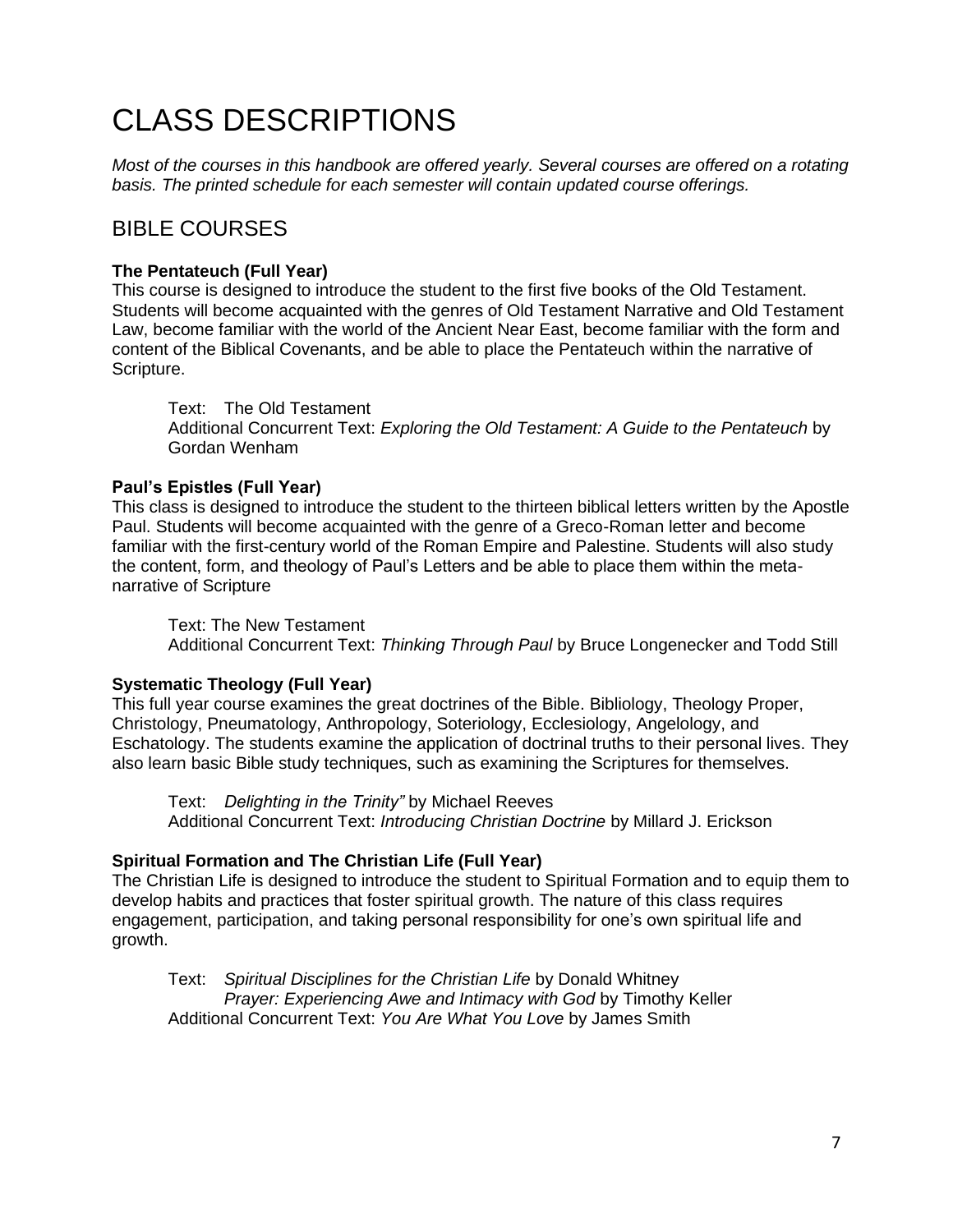# ENGLISH COURSES

Our traditional tract courses are challenging and prepare a student for college. Honors classes challenge students to learn at a faster pace and with a 30% heavier volume of work. Writing assignments are more rigorous, and critical thinking skills are a key component. More outside reading is required. A year-long course in English is required for grades 9-12. Concurrent courses are taught at a college level. Students receiving a passing grade in these courses receive three transferrable college level credits through Northwest University.

#### Grade 9

#### **English 9 (Full Year)**

This course covers three general areas of study, literature, vocabulary, and grammar. Students learn research, writing, and study skills. Students read *Night* by Elie Wiesel and Shakespeare's *Romeo and Juliet* as well as a variety of short stories that focus on literary elements. Students also learn about poetry and the structural foundation of the five-paragraph essay. Grammar and vocabulary are taught or reviewed daily.

Text: *Implications of Literature: Explorer Level*, Textword Press, 2000

### Grade 10

#### **English I0 (Full Year)**

This course is a study of world literature. Students will read Shakespeare's *Julius Caesar* as well as selections from the textbook. Grammar is taught through writing and rewriting of the fiveparagraph essay. Students will receive instruction in writing through the five-paragraph structure, which is the springboard for all types of expository essays. Each student will be required to write a five-page research paper. Some creative writing will also be required.

Text: *Implications of Literature: Navigator Level*, Textword Press, 2002

#### **English I0 Honors (Full Year)**

This course is a study of world literature which includes selections from our textbook as well as the following pieces of literature: *Julius Caesar* by William Shakespeare, *To Kill a Mockingbird* by Harper Lee and *The Pearl* by John Steinbeck. Students will receive instruction in writing through the five-paragraph essay structure, the springboard for all types of expository essays. Each student will be required to write a five-page research paper. Some creative writing will also be required.

Text: *Implications of Literature: Navigator Level*, Textword Press, 2002

#### Grade 11

#### **English 11 - A Study of American Literature/Writing Development (Full Year)**

Authors such as O. Henry, Stephen Crane, Sara Teasdale, Robert Frost and many more are studied. Types include suspense, character sketches, reflections of the Civil War era, and historical narratives. Writing projects include historical narrative, analytical, reflective, descriptive, and expository writing. At least one project will require parenthetical citations and MLA formatting. Students will focus on themes that allow them to study, analyze and appreciate the quality of strong writing while emphasizing the importance of applying scripture to the analysis of an author's work. Students sharpen their critical skills as they observe the strengths of good writing and evaluate various techniques and themes of Christian and non-Christian writers. The writing program will include the five-paragraph essay and a research paper in conjunction with the history department.

Text: *Implications of Literature: Pioneer Level*, Textword Press, 2001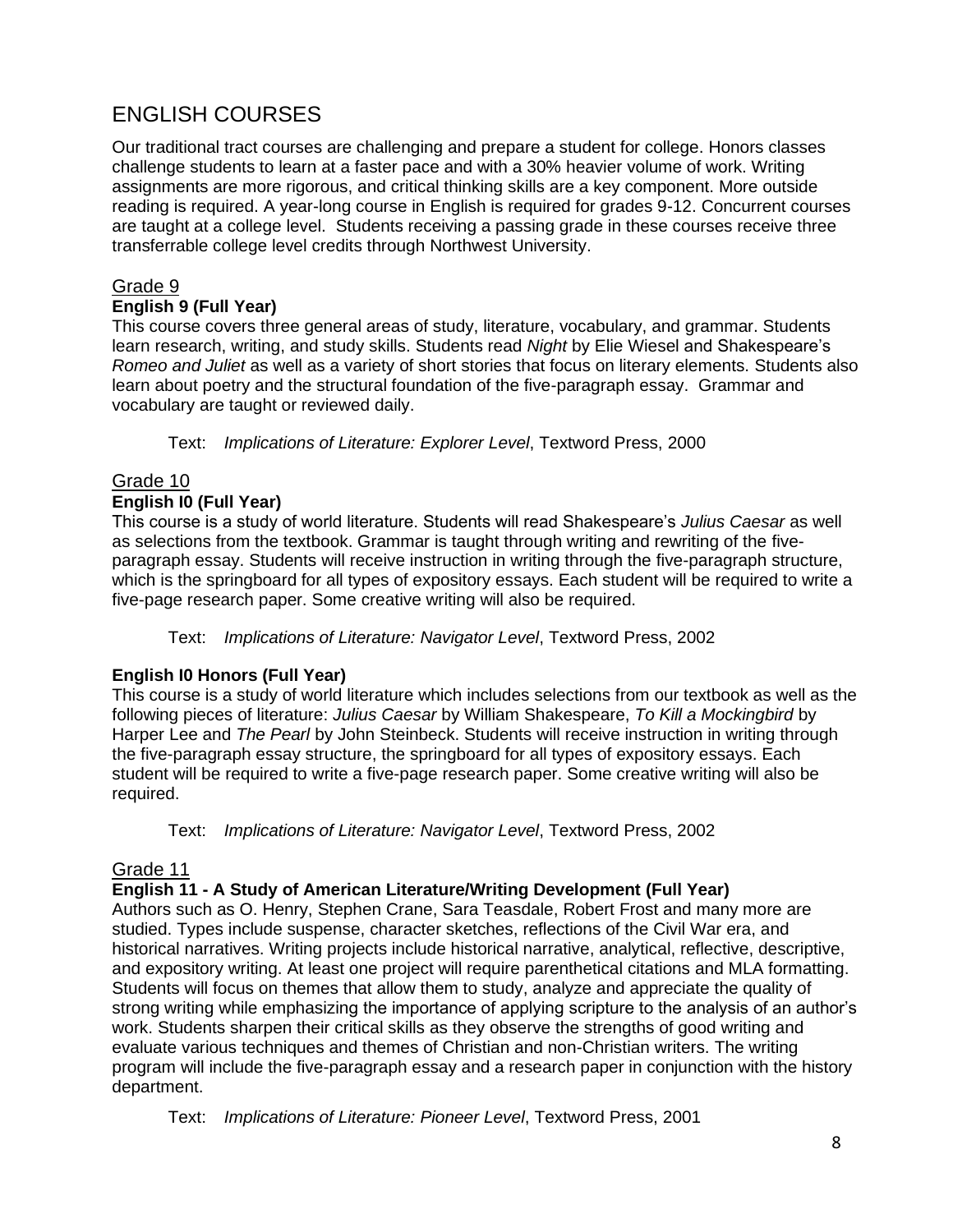#### **Concurrent American Literature (Full Year)**

#### *College Reference: ENGL 2203, Survey of American Literature*

Authors such as O. Henry, Stephen Crane, Sara Teasdale, Robert Frost and many more are studied. Types include suspense, character sketches, reflections of the Civil War era, and historical narratives. Novels may include *The Scarlet Letter* and *The Adventures of Huckleberry Finn*, or similar classics which reflect the history of American Literature. Students will focus on themes that allow them to study, analyze and appreciate the quality of strong writing while emphasizing the importance of applying Scripture to the analysis of an author's work. Students sharpen their critical thinking skills as they observe the strengths of good writing and evaluate various techniques and themes of Christian and non-Christian writers and practice similar writing styles. Expository assignments and a historical narrative will require parenthetical citations and MLA formatting. Three semester or 4 quarter college credits are awarded to the successful student.

Text: *Conversations in American Literature*, Bedford St. Martins; 2015

#### English 12

#### **English 12 - A Study of British Literature / Writing Development (Full Year)**

Seniors begin the year with an introduction to the Greek theatre and drama as well as some excerpts from Plato and Aristotle. British literature will dominate the rest of the year, selections include *Hamlet*, *Beowulf, the Canterbury Tales* and authors such as Jonathan Swift, Charles Dickens, Frank O'Connor, Lewis Carroll, and William Wadsworth. Poets from the 17<sup>th</sup>, 18<sup>th</sup> and 19<sup>th</sup> century will also be studied. Students focus on themes that allow them to study, analyze and appreciate the quality of strong writing while emphasizing the importance of applying Scripture as a means of analyzing an author's work

Text: *Implications of Literature: Trailblazer Level*, Textword Press, 2005

#### **Concurrent British Literature (Full Year)**

#### *College Reference: ENGL 2133, British Literature*

Seniors begin the year with a study of a major British novel such as *Jane Eyre* by Charlotte Bronte or *The Great Divorce* by C.S. Lewis. British literature will dominate the rest of the year, selections include *Macbeth* or *Hamlet*, *Beowulf, the Canterbury Tales* and the Shakespearean Sonnets. Poets from the 17<sup>th</sup>, 18<sup>th</sup> and 19<sup>th</sup> century will also be studied. Students focus on themes that allow them to study, analyze and appreciate the quality of strong writing while emphasizing the importance of applying Scripture as a means of analyzing an author's work.

Writing projects involve analytical and persuasive emphasis, which include reflective essays, expository writing, written interviews, letters to the editor and essays of argumentation. Three semester or 4 quarter credits will be awarded to the successful student.

Text: *The Norton Anthology of English Literature, the Major Authors, 10<sup>th</sup> Edition,* Volumes 1 and 2. Textbook is purchased by the student.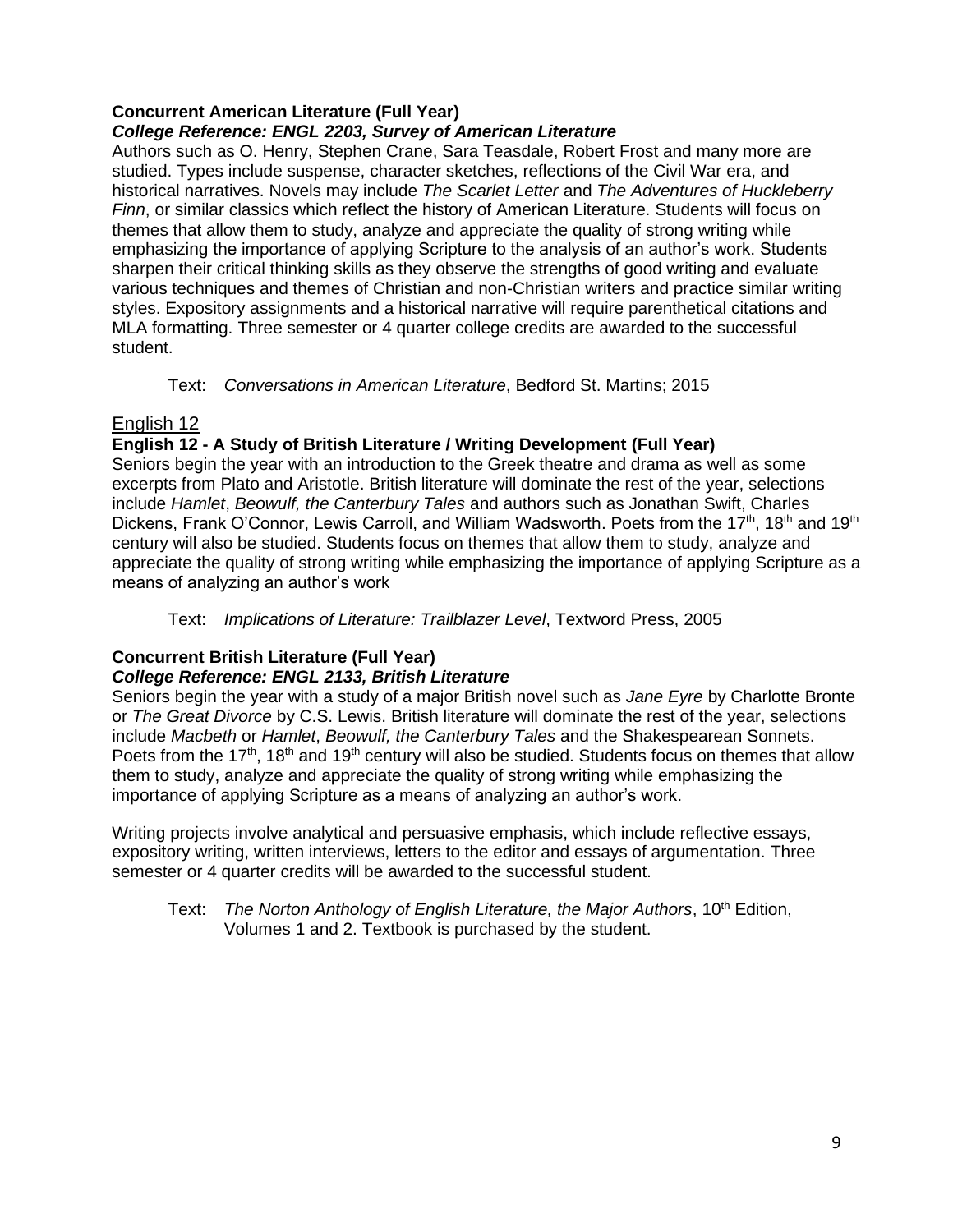# HISTORY COURSES

#### **World History (Full Year)**

World History is taught as a survey of world history from creation to the 20<sup>th</sup> century. Students will study the history of a variety of civilizations while analyzing primary sources. Students will make connections between historical events and God's plan of redemption as seen through history and across various times and cultures. This class is designed to present the Biblical picture of the growth of human civilization and to prepare the student for a class on worldviews by studying the growth of human philosophy over time.

Text: World History, Bob Jones University Press, 5<sup>th</sup> Edition 2019

#### **US History (Full Year)**

U.S. History is taught as a survey of the nation's past from its roots in the Age of Exploration to the 20<sup>th</sup> century. Students will study the history of the United States by analyzing primary sources. Students will make connections between historical events and God's sovereign rule of the past, while also assessing past decision from a Biblical worldview. Emphasis is placed on learning from both the strengths and weaknesses of Christians from the nation's past.

Text: U.S. History, Bob Jones University Press, 5<sup>th</sup> Edition 2018

#### **AP US History (Full Year)**

AP US History is taught following the course and exam description of the CollegeBoard with units ranging from pre-Columbus to the current day. Emphasis is placed on developing historical reasoning and writing skills aligned with advanced placement expectations. Students will assess both primary sources and secondary source articles as well as practice Christian discernment when interacting with various worldviews. This course in intended to prepare students to succeed on the Advanced Placement US History Exam.

| Text: Give Me Liberty! An American History by Eric Foner 2020 |
|---------------------------------------------------------------|
| <b>Born Again by Charles Colson</b>                           |

#### **Civics (Semester)**

Civics is taught as a survey of US government covering an introduction to government, the three branches of the US government, and the Constitution. The class is taught from a Biblical worldview and students will assess various situations and questions pertaining to government and specifically a Christian's role in government. This course is intended to give students an understanding of how government works and prepare them to be responsible citizens.

Text: American Government, Bob Jones University Press, 4<sup>th</sup> Edition 2020

#### **Contemporary World Problems (Semester)**

Contemporary World Problems is taught as a survey of various issues in the world today. Students will be presented with information from various points of view with emphasis placed on how Christians should act and speak when dealing with possibly contentious issues. Students will express their own opinions through writing and class discussions. The class is taught from a Biblical worldview. This course is intended to prepare students to engage culture in a respectful manner.

Text: *Love Thy Body* by Nancy Pearcey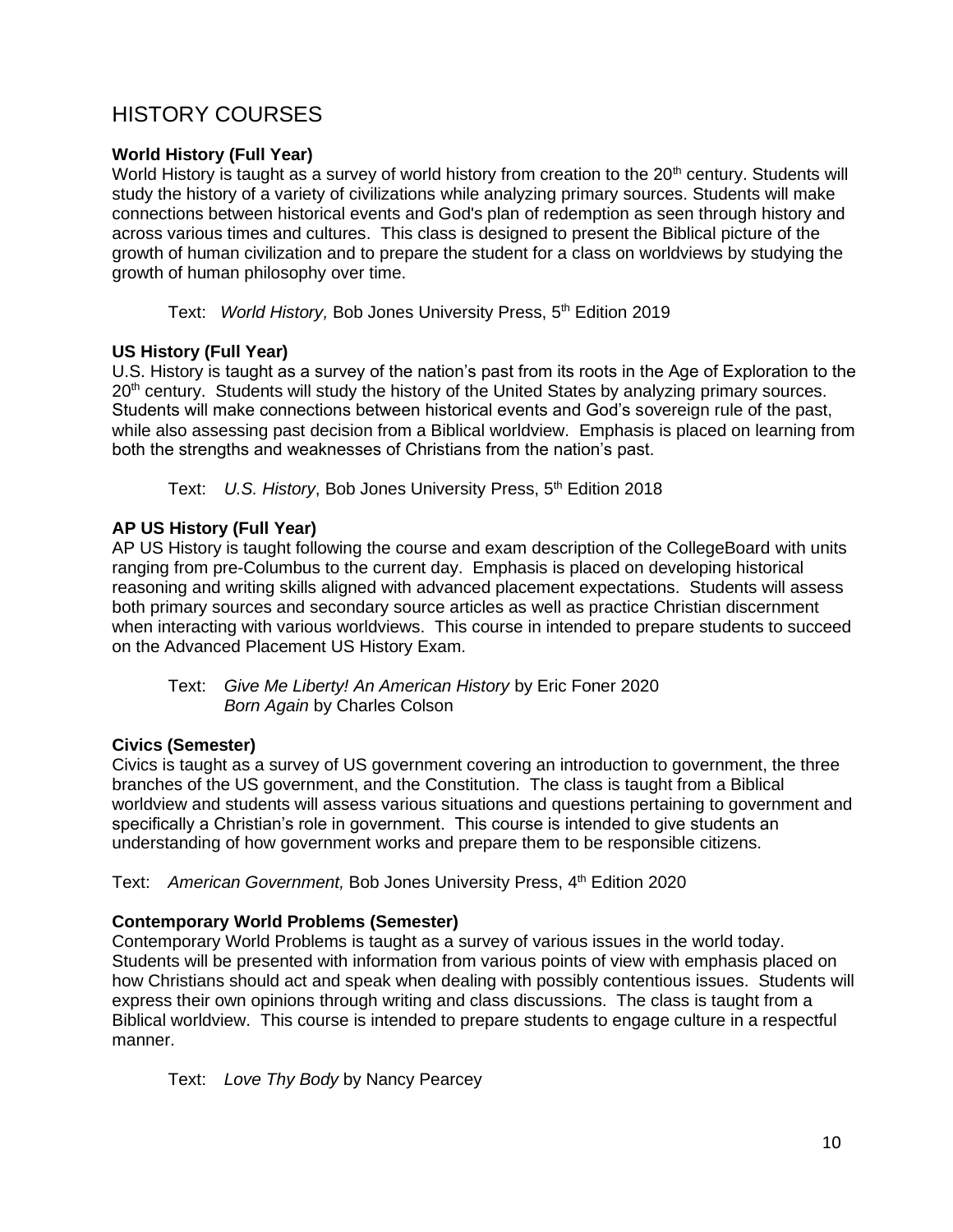### MATHEMATICS COURSES

#### **Algebra I (Full Year)**

A full year course including: the basics of Algebra; solving and graphing linear equations and inequalities; solving and graphing quadratic equations; factoring polynomials; and working with radical and rational expressions and equations.

Text: *Intro to Algebra I*, Houghton Mifflin Harcourt, 2020

#### **Geometry (Full Year)**

A full year course which examines the basics of geometry; developing inductive and deductive reasoning skills; problem solving using proofs; working with lines, angles, polygons, and circles; and working with perimeter, area, surface area and volume of figures and solids.

Text: *Geometry*, Glencoe, 2005

#### **Algebra II (Full Year)**

A full year course including linear equations and inequalities; quadratic, polynomial, and rational equations and functions; matrices, conic sections; and exponential and logarithmic relations.

Text: *Algebra 2*, Glencoe, 2005

#### **Advanced Math/Trigonometry (Full Year)**

A year-long course emphasizing the continued building of algebraic skills (with a focus on the multiple representations of functions) while exploring trigonometry via the unit cycle. Specific topics include, but are not limited to, piecewise functions, trigonometric identities, the number *e*, polar coordinates, and the complex plane.

Text: *Advanced Math Concepts*, Glencoe, 2004

#### **Statistics (Full Year)**

A year-long course where students build numerical literacy, interpret data, calculate probabilities, and justify conclusions. Students will embark on a quest of intentionality; a mathematical mission to ask quality questions and make better decisions.

Text: *Introductory Statistics*. OpenStax College (Rice University), 2013

#### **Calculus (Full Year)**

A year-long course of approaching infinity, analyzing change, and attempting to capture the moment. Students will apply and synthesize prior algebra skills with new calculus concepts while diving into the specific topics of limits, differential calculus, and integral calculus.

Text: *Calculus: Early Transcendental Functions, McGraw-Hill*, 2007

#### **AP Calculus AB (Full Year)**

A year-long course of infinitesimal calculus aligned with the College Board curriculum (offering the opportunity to earn college credit via a qualifying score on the AP exam). Specific topics include limits, differential calculus, and integral calculus.

Text: *Calculus: Early Transcendental Functions, McGraw-Hill*, 2007 PDF Curriculum; Supplementary Bryan Passwater Materials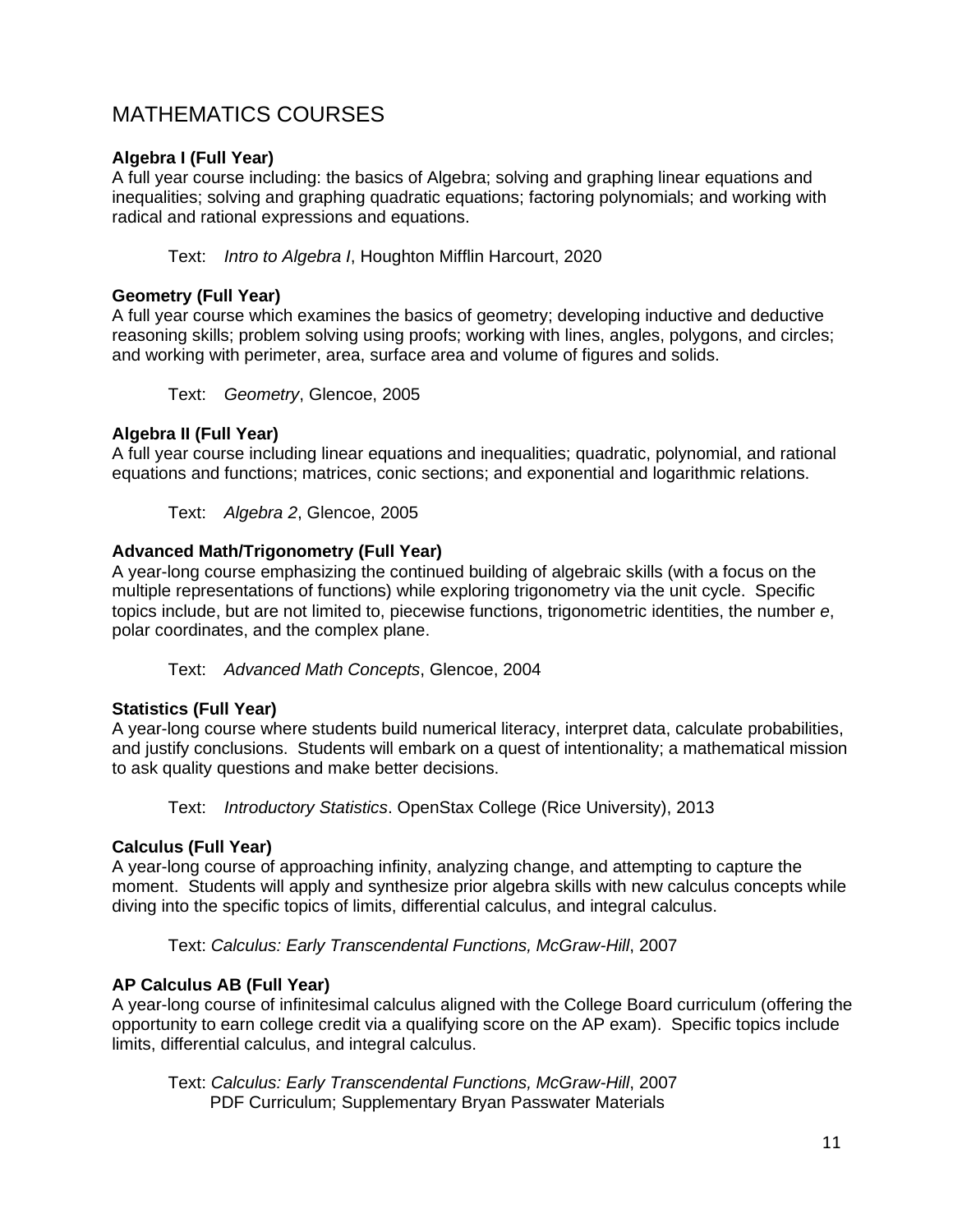#### **AP Calculus BC (Full Year)**

A year-long course of calculus two concepts aligned with the College Board curriculum (offering the opportunity to earn college credit via a qualifying score on the AP exam). Specific topics include advanced integration techniques, parametric and polar equations, and sequences/series.

Text: varies

### SCIENCE COURSES

#### **Physical Science (Full Year)**

This course provides a good working knowledge of the basic laws and concepts in the physical environment, including key aspects of physics and chemistry. This class requires a good working knowledge of basic math skills. This class incorporates labs and projects into the learning process. The overall goal is to prepare students to have a confident Biblical worldview in physical science and be able to give a reason for the hope they have in Christ when challenged from a scientific perspective.

Text: *Physical Science*, Bob Jones University Press, 2014

#### **Biology (Full Year)**

Biology is a laboratory science that covers the study of living things. Students will develop an understanding of the organic world by examining three units of study. The Science of Life includes topics such as cellular biology, genetics, and other material that concerns philosophy and theory. The Science of Organisms surveys the major groups of living things on our planet including the classification of organisms, disease and disorders, and ecology. The Study of Human Life involves the study of human anatomy and physiology.

Text: Biology, Bob Jones University Press, 4<sup>th</sup> Edition 2011

#### **Chemistry (Full Year)**

Students develop a full operating knowledge of the interaction of matter and energy, learn about atoms, elements, our physical environment; all inside of a Biblical worldview. Chemistry requires an operating knowledge of Algebra I and Geometry and the ability to apply them to science concepts. Chemistry covers the major concepts in inorganic and basic organic chemistry. Must be enrolled in Geometry or higher (Algebra II recommended).

Text: Chemistry, Bob Jones University Press, 4<sup>th</sup> Edition 2015

#### **AP Chemistry (Full Year)**

First year chemistry is a pre-requisite for this course, and it is recommended that a student take AP Chemistry directly after taking first year Chemistry. This course is designed to be a college level course covering the topics and instruction directed by the national college board. Much of the work involves solving math type story problems, and students must have taken an advanced math course or be enrolled in one at the same time they take AP Chemistry. Students will receive at least 30-45 minutes of homework per night. The AP exam occurs in May; April is used for intense preparation for the test. The last month of school will be much less intense and generally will be used to study topics that match the interests of students. Prerequisite: Must have completed Algebra II and Chemistry. This class may not be offered every year.

Text: *The Central Science*, Prentice Hall, 12<sup>th</sup> Edition 2011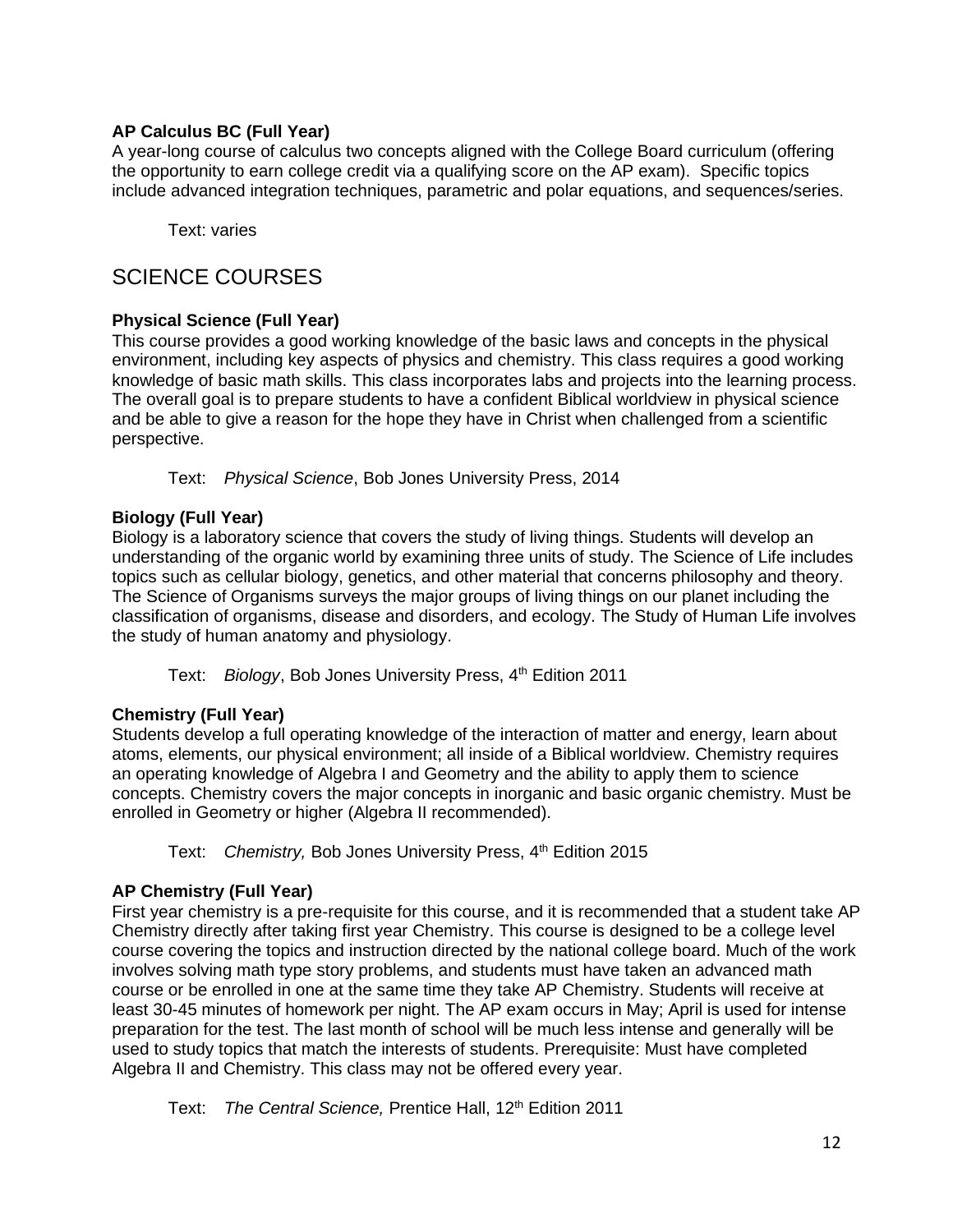#### **Physics (Full Year)**

In Physics we will learn about several components of physics, including forces, motion, vectors, and scalars, work, and energy. Students will practice skills pertaining to science including making observations and hypotheses, following lab procedures and completing labs, collecting and analyzing data, drawing conclusions, solving problems, and working with other students collaboratively.

Text: Physics, Bob Jones University Press, 3<sup>rd</sup> Edition 2016

#### **Anatomy & Physiology (Full Year)**

This advanced biology course focuses on the interrelationships of anatomy and physiology of the human body's major organ systems. Students will gain foundational concepts related to the histology, structure, and functions of the human body. This course is designed as a good introduction for those interested in scientific research and medical careers. Students will participate in a series of dissections of different organs culminating with the dissection of a cat. After successfully completing this course, students will be able to identify the individual functions of the body systems and distinguish how each system interacts with others to create the seamless integration that makes up the functioning human body. Students will be able to apply the body's engineering to the amazing design of our Creator. Prerequisite: 2+ years of sciences.

Text: *Anatomy & Physiology: The Unity of Form and Function* by Kenneth Saladin, 2018

#### **Astronomy (Full Year)**

In Astronomy we will learn about our universe, including orbits and gravity, the solar system, stars, planets, the moon, comets, and asteroids. Students will practice skills pertaining to science including making observations and hypotheses, following lab procedures and completing labs, collecting and analyzing data, drawing conclusions, solving problems, and working with other students collaboratively.

Text: *Astronomy,* Openstax

#### **Environmental Science (Full Year)**

The goal of the Environmental Science course is to provide students with the scientific principles, concepts, and methodologies required to understand the interrelationships of the natural world, to identify and analyze environmental problems both natural and human-made, to evaluate the relative risks associated with these problems, and to examine alternative solutions for resolving and/or preventing them. Environmental science is interdisciplinary; it embraces a wide variety of topics from different areas of study. Yet there are several major unifying constructs, or themes, that cut across the many topics included in the study of environmental science. The overall goal is to prepare students to have a confident Biblical worldview in Environmental Science and be able to give a reason for the hope they have in Christ when challenged from a scientific perspective.

Text: varies

#### **Forensics (Full Year)**

In Forensics we will learn about several components of forensic science, including types of evidence, the crime scene, fingerprints, hairs, fibers, blood, and DNA analysis. Students will practice skills pertaining to science including making observations and hypotheses, following lab procedures and completing labs, collecting and analyzing data, drawing conclusions, solving problems, and working with students collaboratively.

Text: *Forensic Science for High School,* Kendall Hunt 2016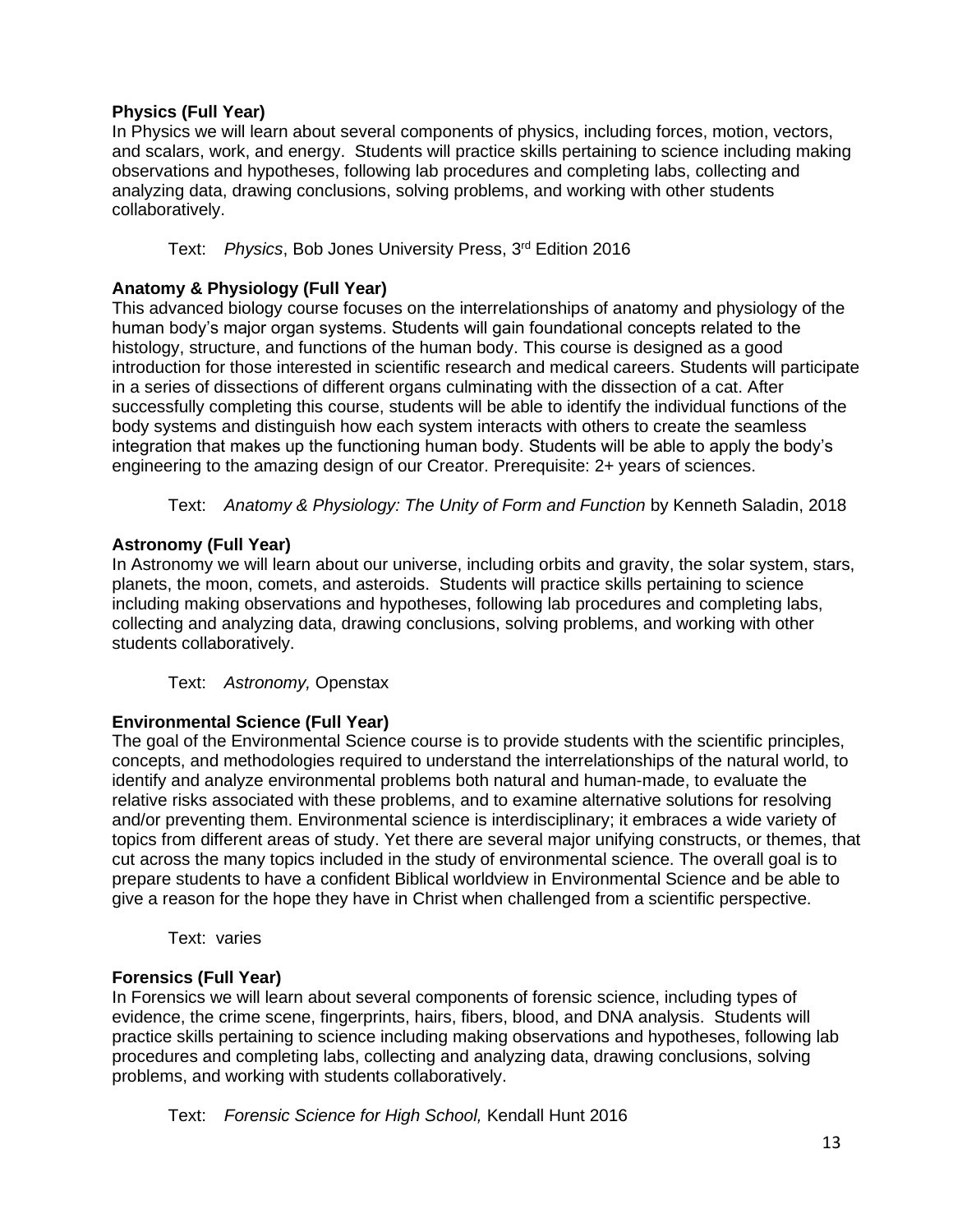# WORLD LANGUAGES

#### **American Sign Language 1 (Full Year)**

ASL I is a beginning course in American Sign Language. Vocabulary related to introductions, exchanging personal information, living situations, family relationships, and daily activities will be introduced. Numbers, fingerspelling, basic grammar, and spatial agreement as well as an introduction to Deaf culture and history will be taught.

Text: *Signing Naturally 1-6* Cheri Smith/Ella Mae Lentz/Ken Mikos; DawnSignPress, 2008

#### **American Sign Language 2 (Full Year)**

ASL II is a continuation course in American Sign Language 1. Students will continue to increase their vocabulary and signing skills through the study and use of classifiers, non-manual signals, and basic ASL syntax. Students will be introduced to basic storytelling, to Deaf idioms, and will continue to study Deaf culture and history.

Texts: *Signing Naturally 7-12* Ella Mae Lentz/Ken Mikos/Cheri Smith; DawnSignPress, 2014 *Inside Deaf Culture* by Carol Padden and Tom Humphries; Harvard University Press, 2005

#### **American Sign Language 3 (Full Year)**

ASL III focuses on increasing both expressive and receptive signing skills through vocabulary development, continued study of storytelling techniques with increased detail, expressing and following more complex directions, and interacting with peers in a variety of social exchanges. Deaf culture and history will continue to be studied, including Deaf poetry, idioms, and art.

Text: *Signing Naturally Level 3*; DaenSign Press: San Diego, CA, 2001

#### **Spanish I (Full Year)**

Students will gain the ability to recognize, understand, and produce meaningful communication in Spanish in a variety of everyday contexts. These contexts include greetings; identifying themselves and expressions of courtesy; the classroom, class schedules, and school life; the days of the week; fields of study and school subjects; family life; identifying people, professions and occupations; pastimes; weather and vacations. They will begin to engage in conversation, provide and obtain information, express feelings and emotions, and exchange opinions. Students will have an understanding of the basic geography, culture, and history of Spanish speaking countries.

Text: *Descubre 1*, Vista Higher Learning Publisher, 2011

#### **Spanish II (Full Year)**

Students will gain the ability to recognize, understand, and produce meaningful communication in Spanish in a variety of everyday contexts. These contexts include clothing and shopping; colors; daily routine and food; health, medical terms and conditions; parts of the body; the car and its accessories and computers and the internet. They will begin to engage in conversation, provide and obtain information, express feelings and emotions, and exchange opinions. Students will have an understanding of the basic geography, culture, and history of Spanish speaking countries.

Text: Descubre 1, Vista Higher Learning Publisher, 2011 *Descubre 2*, Vista Higher Learning Publisher, 2014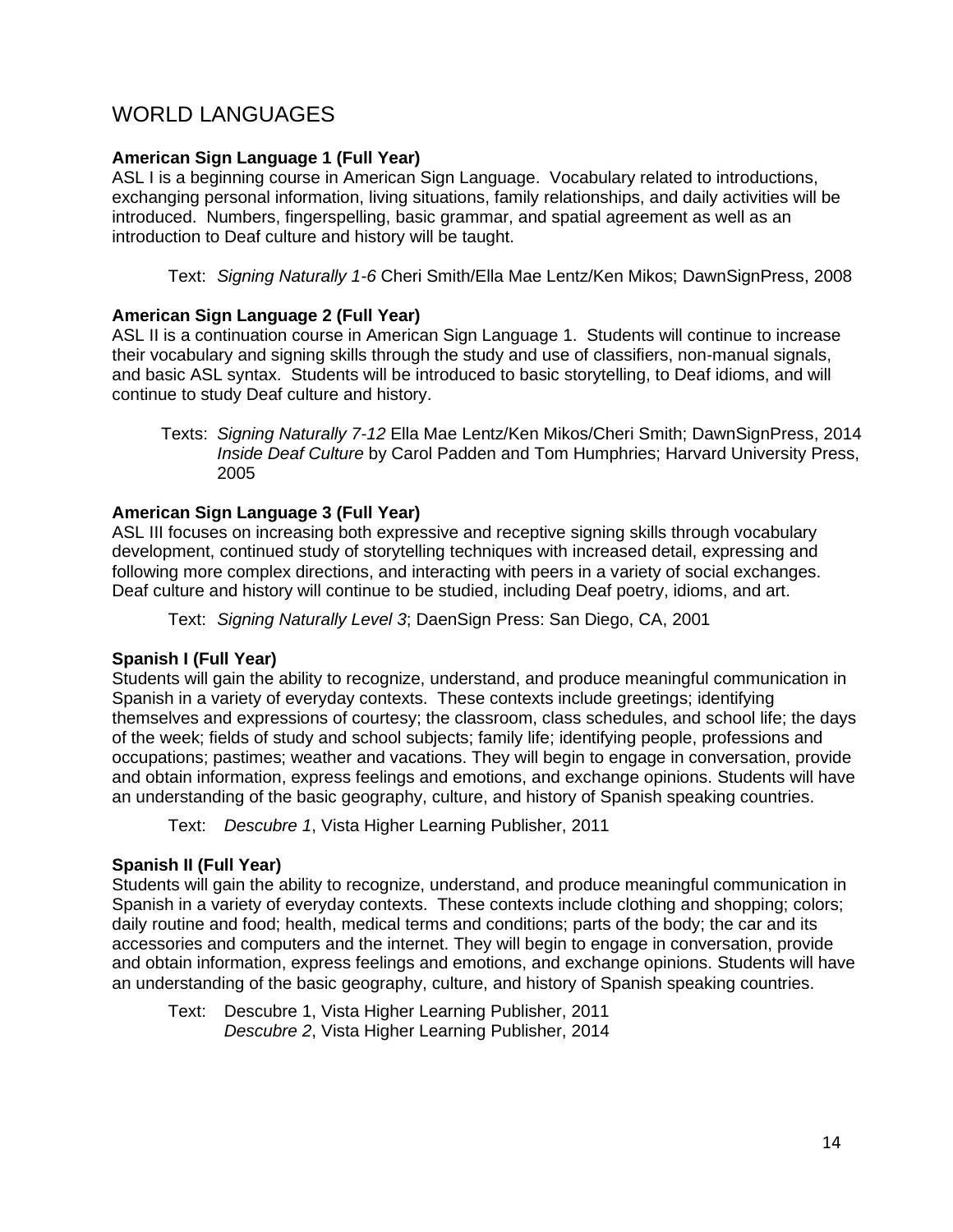#### **Spanish III (Full Year)**

Students will continue to develop their ability to recognize, understand, and communicate in Spanish. They will learn to produce meaning communication in Spanish in a variety of everyday contexts. These contexts include personality, emotions, and personal relationships; parts of the house and household chores; nature and the environment; health and well-being; exercise and physical activity and professions and occupations. Students will have a greater understanding of the basic geography, culture, and history of Spanish speaking countries.

Text: *Descubre 2*, Vista Higher Learning Publisher, 2014

### FINE & PERFORMING ARTS

#### **Drama (Full Year)**

Drama is an activity-oriented course that focuses on the art and skills necessary to create threedimensional characters, coherent stories, and compelling performances through strong listening skills, emotional connection, and exploration of the key elements of theatrical storytelling. The student's creativity, critical thinking, communication, collaboration, and career readiness will grow through the skills acquired in drama. Art educates and enriches true faith in the Creator – God. Dramatic arts is a discipline that should inspire a deeper understanding of the Creator and His creation. It is the goal of this course to strengthen the student's faith in God and their God-given abilities to embolden them to live their lives passionately for Christ.

#### **Advanced Art (Semester)**

Advanced Art is a directed studio course which offers individual artist the chance to choose their own projects up to about 5 projects per semester. The elements and principles of design, as well as the study of color theory will be briefly covered and expected when grading projects. Excellence and persistence of the individual student for improvement is largely required as well. There will be art history and some writing projects, as well as some basic drawing practice in a sketch book regularly to get a holistic growing in each student's ability to observe and reflect the beauty of God's creation.

#### **Digital Photography (Semester)**

Students will learn the basics of photography, including common errors, composition, lighting, special effects, and more. Students will learn how to use their camera, edit images, and compose excellent photographs. They will apply these skills in various projects as 4x6 prints and themed collages.

#### **Drawing (Semester)**

Drawing class explores the Christian view of art, the basics skills of drawing, the elements, and principles of designs. We will be doing observational/from life drawing, sketchbook assignments, and Projects chosen within the framework of the mediums required. Projects include Graphite Smooth-tone, Charcoal, Pastels, and more. There will always be some element of choice as we chose subject matter, though choosing good quality sources will be something that we will be learning.

#### **Graphic Design (Semester)**

Graphic Design is a digital to-print course in which we learn how to arrange images and problem solve. We will start by learning the principles and elements of design, then jump into learning design software such as Photopea and Inkscape for our main 5-6 projects which will be printed and mounted professionally on black paper. This course empowers the learner to be able to create readable, interesting designs, by learning the basics of contrast, hierarchy, and more. With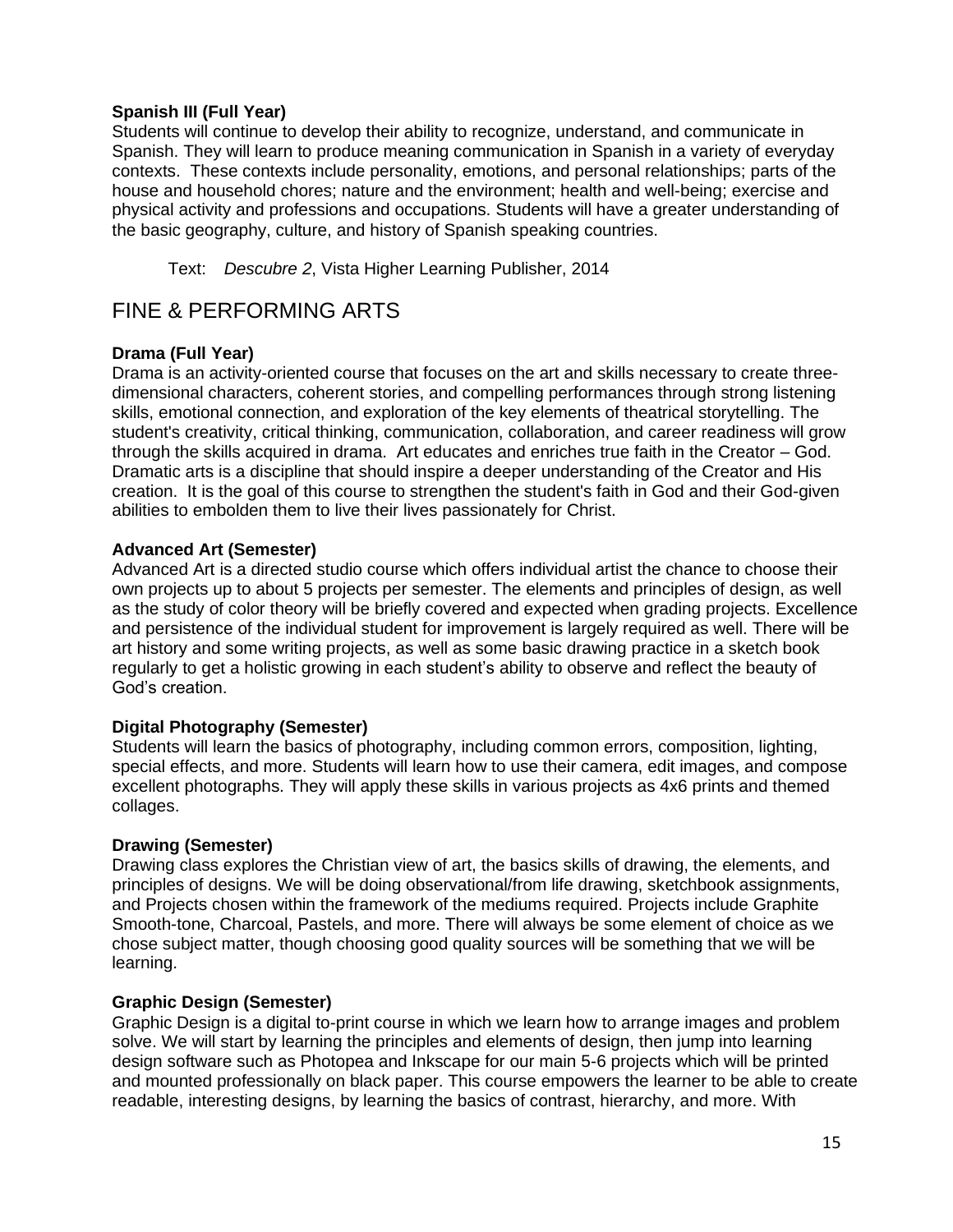knowledge of these tools, we gain a real-world skill and that is communicating clearly as a digital artist.

#### **Painting (Semester)**

This class is designed to follow the drawing class. Watercolors, acrylics, and oil paints are the focus of this course with the design of producing larger works of art. Color theory and painting techniques will be covered, as well as how to care for brushes and supplies for longevity and usefulness.

#### **Pottery (Semester)**

This course introduces students to things like clay materials, processes, and tools for the creation of slab, coil, casting, and wheel pottery. This will be done, in relation to human history and culture from a Christian point of view. Also, this class may function as a mixed media course with a focus on linocuts and printmaking, T-Shirt printing, and word art such as calligraphy.

#### **Sculpture (Semester)**

The student will experiment with diverse media and their potentialities to create volume, line, and mass, employing materials such as clay, wire, plaster, and cardboard. This course may also include mixed media with introduction of word are or the carving of linocuts, printmaking, and T-Shirt printing.

#### **Band (Full Year)** *Program on hold due to COVID*

This ensemble includes 9th, 10th, 11th, and 12th grade band students. Through performance of more challenging music, students work on tone quality, music reading and listening skills. Students will become proficient at major, minor, and chromatic scales. The band will perform at several evening performances during the school year. This is a full-year elective class that meets during the school day. Students who sign up to take High School Band are committing to stay in the class for the entire school year.

#### **Choir (Full Year)** *Program on hold due to COVID*

This is a course that teaches vocal music performance in a group setting. The goals are to provide members with a better understanding and appreciation of music and their God given instrument, and to make each student a better musician. Singers will experience a variety of musical styles as well as languages. Performances are mandatory.

#### **Worship Arts (Full Year or Semester)**

This is a fine arts or occupational education course that focuses on providing music and worship through song for weekly chapels. Student opportunities include playing various types of instruments, singing, sound and visual production. Extra time outside of class once a week is required. A student's Christian testimony is of utmost importance and is considered for approval and continued participation throughout the year.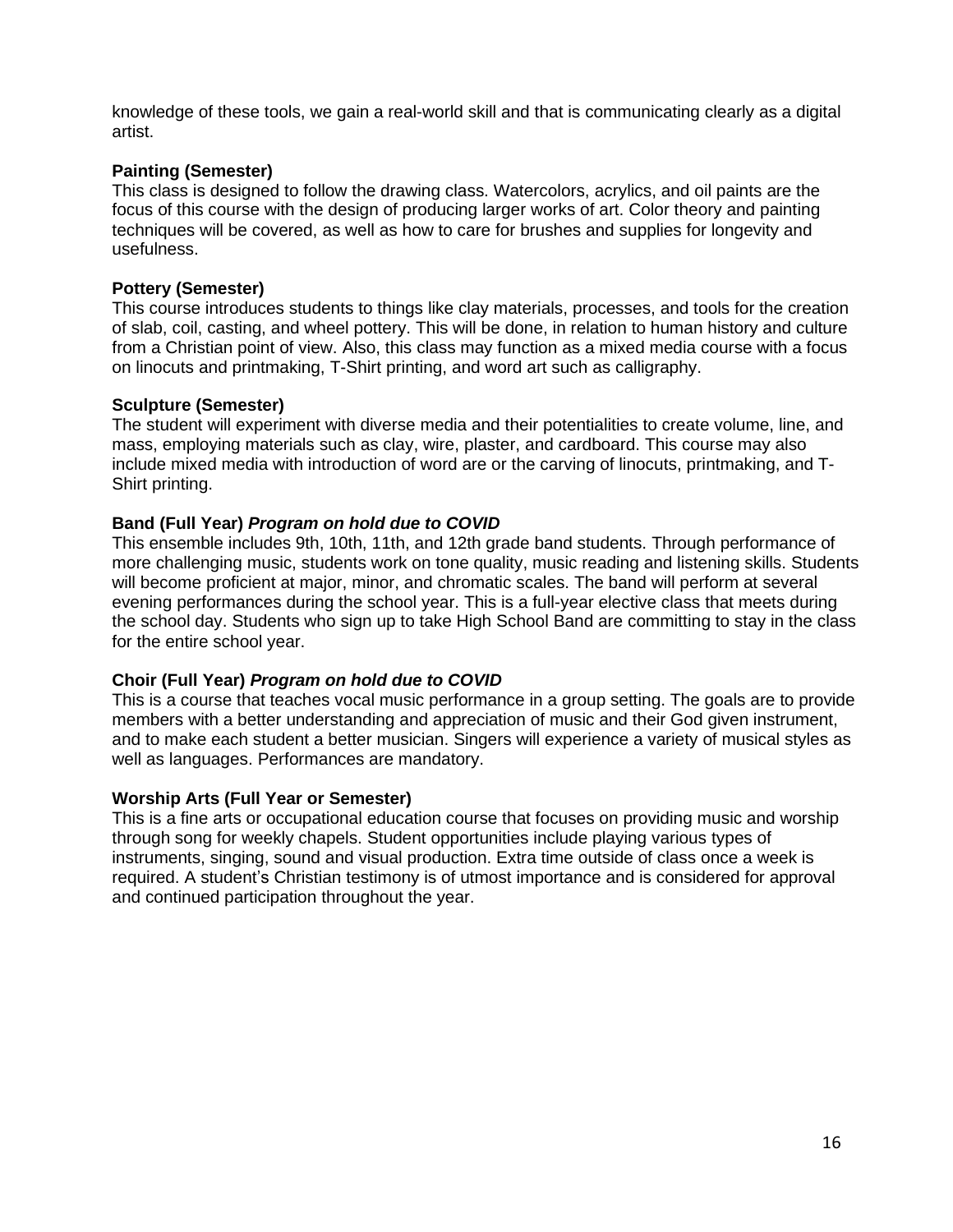# OCCUPATIONAL EDUCATION

#### **Communications (Semester)**

Communication Class presents theories and exercises in verbal and non-verbal communication with a focus on interpersonal relationships in everyday life and business. Creative thinking and problem solving with verbal, non-verbal, and written communications skills will be emphasized in a "business model". In the entirety of the class, emphasis will be placed on our communicative God that created us in His image to be communicators of His life, salvation, and love. Student will be exposed to community leaders who come on campus and share about a variety of communication methods used in the workplace.

#### **Digital Photography (Semester)**

Students will learn the basics of photography, including common errors, composition, lighting, special effects, and more. Students will learn how to use their camera, edit images, and compose excellent photographs. They will apply these skills in various projects as 4x6 prints and themed collages.

#### **Into to Computer Science (Semester)**

Exploring Computer Science (ECS) is designed to introduce students to the breadth of the field of computer science through an exploration of engaging and accessible topics. Rather than focusing the entire course on learning particular software tools or programming languages, the course is designed to focus on the conceptual ideas of computing and help students understand why certain tools or languages might be utilized to solve particular problems. The goal of Exploring Computer Science is to develop in students the computational practices of algorithm development, problem solving and programming within the context of problems that are relevant to the lives of today's students. Students will also be introduced to topics such as interface design, limits of computers, and societal and ethical issues.

#### **AP Computer Science (Full Year)**

The AP Computer Science Principles course is designed to be equivalent to a first semester introductory college computing course. In this course students will develop computational thinking skills vital for success across all disciplines, such as using computational tools to analyze and study data and working with large data sets to analyze, visualize and draw conclusions from trends. The course is unique in its focus on fostering student creativity. Students are encouraged to apply creative processes when developing computational artifacts and to think creatively while using computer software and other technology to explore questions that interest them. They will also develop effective communication and collaboration skills, working individually and collaboratively to solve problems, and discussing and writing about the importance of these problems and the impacts to their community, society, and the world.

#### **Keyboarding and Computer Skills (Semester)**

Students will learn the basics of computer usage. This includes skills in typing, internet research, Microsoft Office, and technology safety and security. This course is hands-on, with the goal of becoming proficient with computers for future academic and career needs.

#### **Personal Finance (Semester)**

Students will learn personal finance through an engaging and age-appropriate video series taught by Dave Ramsey. The program, which meets state standards and national guidelines, includes a comprehensive student workbook. Areas of study include planning and money management where students will learn to organize personal finances and use a budget to manage cash flow; credit and debt where students will learn how to maintain credit-worthiness, borrow at favorable terms, and manage debt; risk management and insurance where students will learn to use appropriate and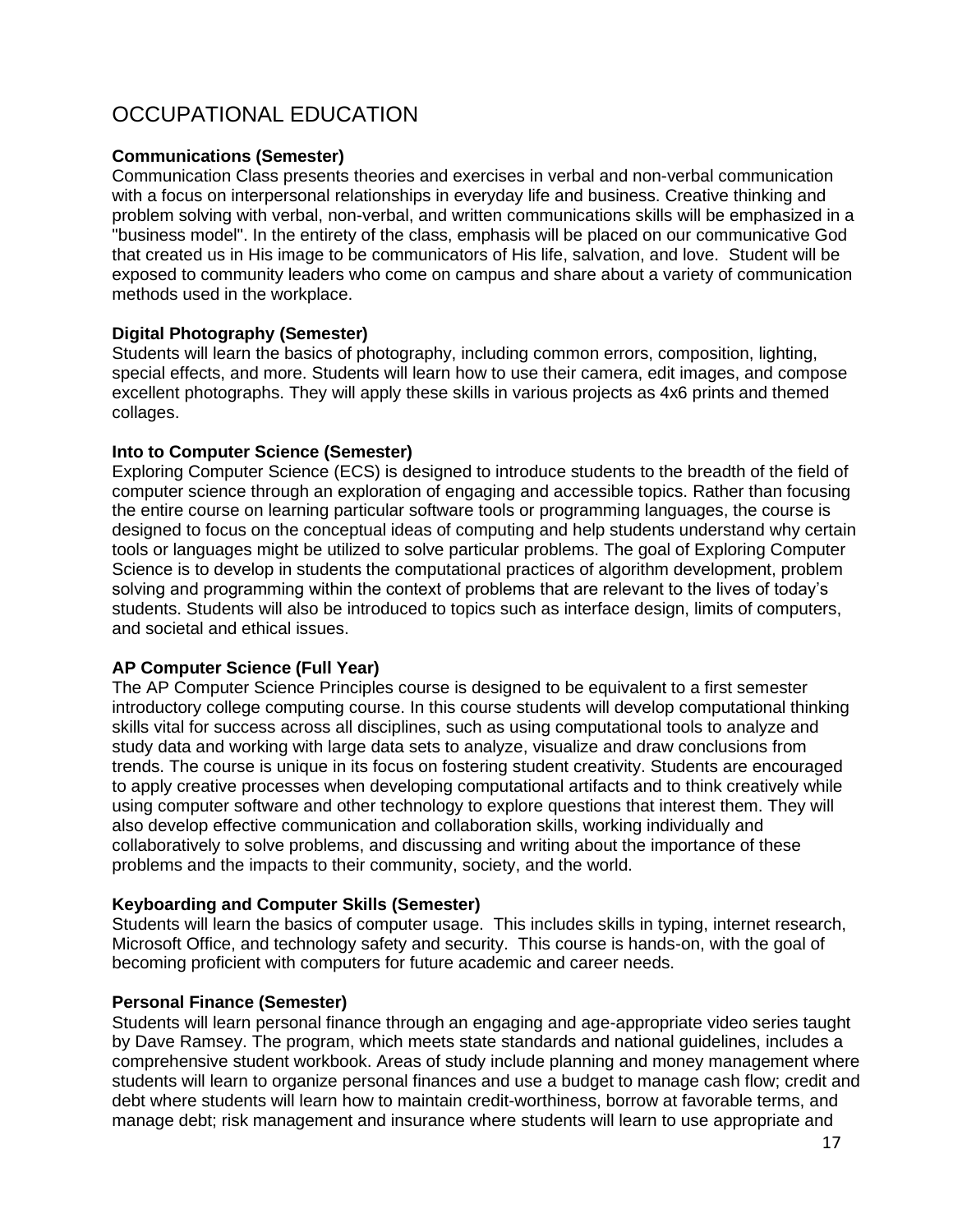cost-effective risk management strategies; and saving and investing where students will learn how they can implement a diversified investment strategy that is compatible with personal goals.

#### Text: *Foundations in Personal Finance* by Dave Ramsey

#### **Speech (Semester)**

Speech Class introduces the principles of public speaking and provides the opportunity for students to orally present an introductory, personal experience/testimonial, informative, demonstration, persuasive, storytelling, impromptu, special occasion, and debate speeches. Topics include the principle of reasoning, audience analysis, collection of materials, outlining, and delivery. Emphasis in on the oral presentation of well-prepared speeches. In the entirety of the class, emphasis will be placed on our communicative God that created us in His image to be communicators of His life, salvation, and love. "Do not let any unwholesome talk come out of your mouths, but only what is helpful for building others up according to their news, that it may benefit those who listen." Eph. 4:29 (NIV)

#### **STEM Foundations (Semester)**

This course is designed to introduce students to the breadth of the field of engineering design and robotics through an exploration of engaging and accessible topics. The course is designed to introduce the conceptual ideas of technology and engineering and to help students understand why certain tools/designs might be utilized to solve particular problems. The course activities introduce basic concepts in programming, electronics, and mechanics in an approachable and playful way. They also encourage students to use the internet as the main tool for gathering information and documenting the projects they build. Students will engage in topics such as interface design, limits of robotics, and societal and ethical issues.

#### **Teacher's Assistant (Semester)**

As a Teacher's Aide, students are assigned an on-campus teacher to shadow and assist in their classroom. Assignments are anywhere from grades PreK through  $12<sup>th</sup>$  grades as well as administrative assignments. Students learn skills such as time management, grading (limited to elementary level classes only), teacher/student relationships, and an introduction to classroom management.

#### **Yearbook (Full Year)**

In Yearbook, students are responsible for the creation and organization of the school yearbook. The methods used to accomplish this task include (but are not limited to): class collaboration, connection to the school community, computer technology, photography, page layout and design, interpersonal communication, editing, and journalistic research, interviewing, and writing. Emphasis is placed on effort, quality, and implementation of skills learned, and on meeting realworld deadlines. Class size is limited. Course objectives include accurately recording the community, memories, and events of the school year in a timeless, innovative, and creative yearbook that glorifies God is all aspects of its production.

### PHYSICAL EDUCATION AND HEALTH

#### **Fitness for Life (Semester)**

This class emphasizes how to stay fit and learn workouts that a student can do throughout his/her life in a fun and encouraging way. It is a combination of gaining a knowledge and confidence in weight training, stretching, jump training, cardiovascular fitness, circuit training, core work, and sport workouts. All nine major muscles groups will be targeted, and students will be expected to log their fitness workouts. This is a class that can be taken again if it fits in the student's schedule.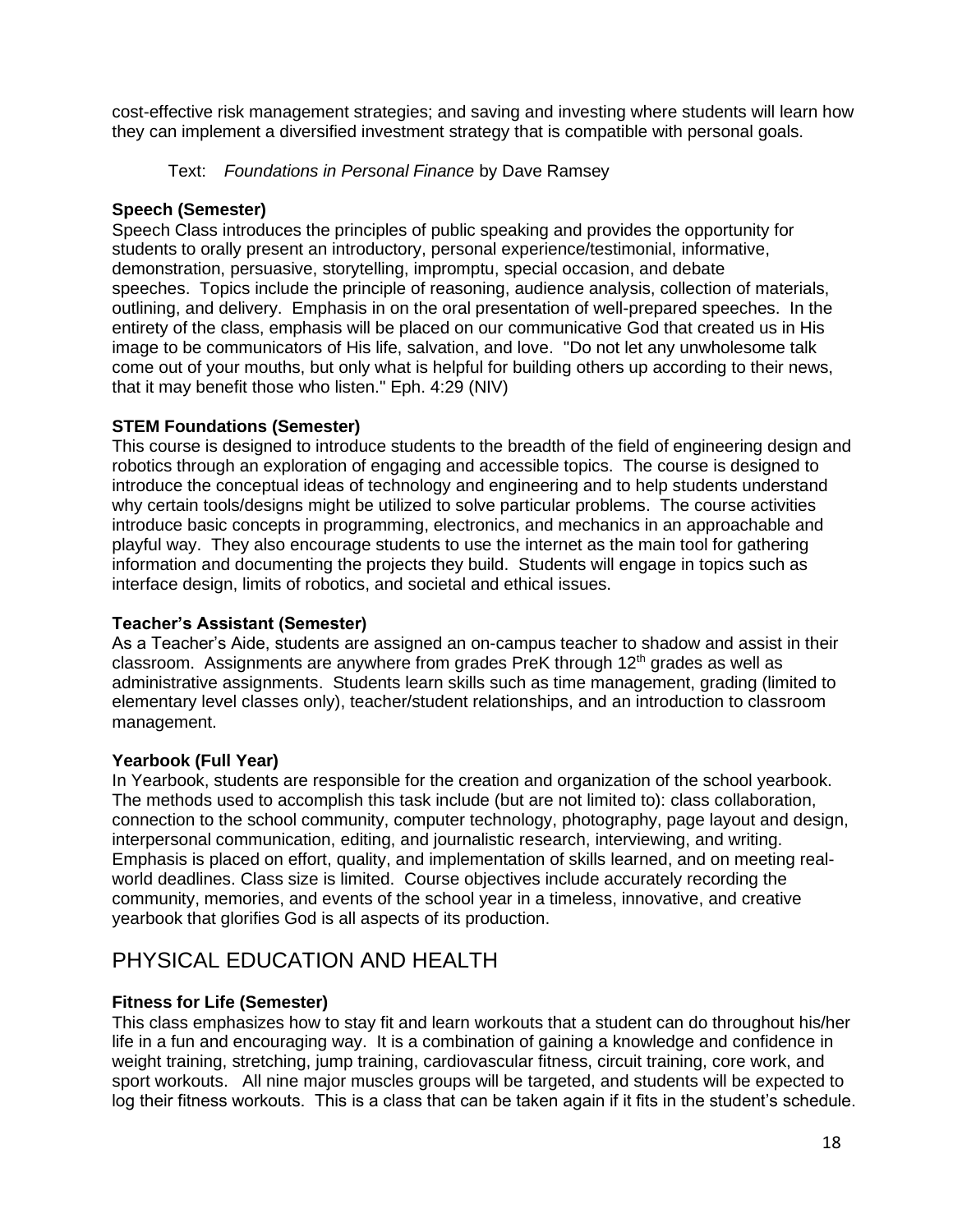#### **Health (Semester)**

Health is a course that will guide students through the many dimensions of health and wellness. Students will gain an understanding of the five components of health (physical, spiritual, mental, emotional, and social), will develop skills needed in confronting difficult health-related situations, and will understand health promotion techniques that will establish a solid personal health in the five areas.

Text: *Essential Health,* The Goodheart-Wilcox Company, 2nd Edition

#### **PE (Semester)**

Physical Education is a required class. Students are introduced to team and individual sports. The concepts of proper dynamic/ static stretching, cardio work, and specialized sport skills are presented. A variety of sports are studied such as volleyball, soccer, flag football, weightlifting, running, basketball, and softball. PE is a one semester class.

#### **Strength Development (Semester)**

The focus of this class is to teach the proper use of strength development equipment and techniques including free weights, machines, and circuit training, and cardio work. The goal is to expose students to the benefits of strength training in the areas of increased strength, muscle tone, flexibility, coordination, and cardio-vascular fitness. Instruction is provided in the identification of the nine major muscle groups and exercises to work each of them. Students are expected to log fitness workouts. This is a semester class that can be taken again if it fits in the student's schedule.

#### **Team Sports (Semester)**

The focus of this class is to teach students the ruled, strategies, and techniques of several team sports. They will also learn proper scorekeeping and officiating for the targeted sports. Students will also learn to play the sport in a team setting. Sports may include basketball, volleyball, football, and soccer.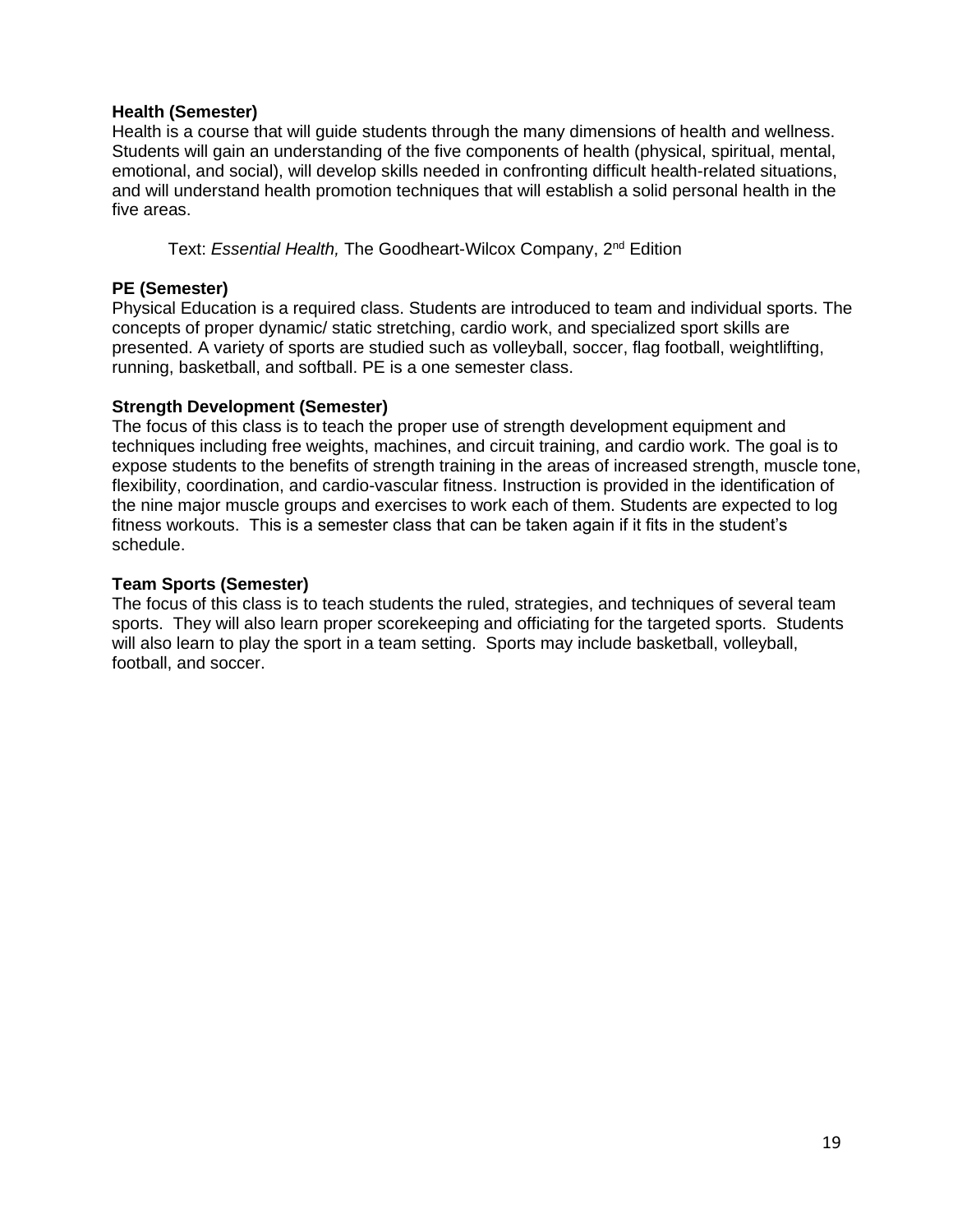### INSTRUCTIONAL SUPPORT CENTER (ISC)

Our ISC exists to assist students, families and teachers with academic interventions, accommodations, and modifications. ISC offers instructional supports, so students are equipped and empowered to pursue life-long academic growth.

During ISC Study Hall, students can access the ISC to get help organizing their binders and planning their study time.

Elementary students with documentation, can receive remedial support in math and ELA skills including reading, spelling, phonics, and written expression. ISC support is structured to provide the remediation as a replacement for the needed subject when their homeroom teacher is teaching subject (i.e. ISC Math replaces  $3<sup>rd</sup>$  grade student's Math). The ISC teacher works in conjunction with the classroom teacher to provide optimal support for the student.

Middle school and high school students who have documentation on file may be eligible to take modified courses through the ISC.

High school students may be eligible to take courses designed to further their understanding of core concepts of math while building on their strengths. These math courses can cover topics from Pre-Algebra, Algebra, Geometry, and Algebra II.

Families are encouraged to be a part of ISC through regular check-ins, whether by email or in person.

*The instructional Support Center does have a required fee in addition to the standard tuition fees.*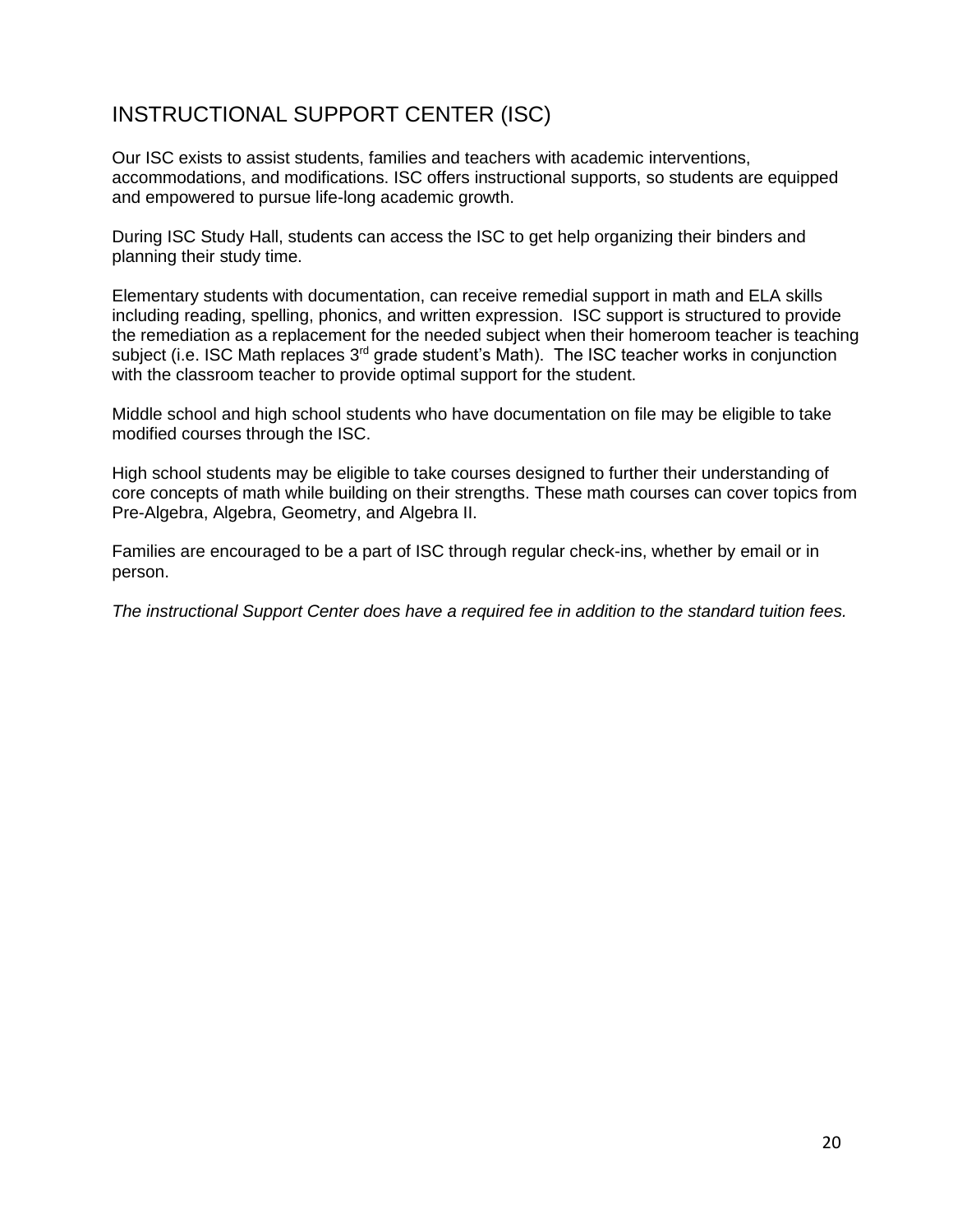# CONCURRENT CREDIT COURSES

#### **Concurrent Credits**

SCA partners with Northwest University in providing college course credit at a fraction of the cost of college fees. These classes are currently offered in Bible and English. Each yearlong course is equivalent to 3 semester college credits or 4 quarter college credits. Students are expected to work at a college level academically. They will complete additional work and reading outside the classroom, work from a college level textbook and write additional papers. College credits would be accepted at Northwest University and could transfer to another college or university. They course do have required additional fees.

# STANDARDIZED TESTING

#### **COLLEGE ENTRANCE TESTS (required)**

Before graduating, every senior must take and have the scores reported to SCA for one of the following: SAT, ACT or TOEFL (Test of English as a Foreign Language).

- **SAT:** The SAT (Scholastic Aptitude Test) measures developed verbal and mathematical reasoning abilities important for academic performance in college. It does not measure motivation, creativity, and other abilities or characteristics that may contribute to college success. When college personnel consider an academic record and SAT scores, they know that a combination of high school grades and test scores is usually a better indicator of readiness to do college work than either one alone. SAT scores give admissions officers an indication of the extent to which a student has developed the verbal and mathematical reasoning abilities measured by the test. These developed abilities form the basis for doing successful college work. Students will receive information regarding testing dates for each school year.
- **ACT:** The ACT (American College Test) is a guidance-oriented instrument designed to assist students in making the transition to post-secondary education. The four academic subtests - English, mathematics, social studies, and natural science - provide an indication of general educational development and ability to do college-level work. The Student Profile Section and Interest inventory gather personal information and assess students' experiences, interests, abilities, goals, and special needs. Students will receive information regarding testing dates for each school year.

#### **PSAT 8/9 and PSAT/NMSQT (required)**

The PSAT 8/9 and PSAT/NMSQT are preliminary versions of the Scholastic Aptitude Test (SAT) which are offered on campus to our 9th-11th grade students. At SCA, the PSAT 8/9 is administered to freshman. The PSAT/NMSQT is offered by the College Board and the National Merit Scholarship Corporation, and we administer this test to our sophomores and juniors. These tests measure certain verbal and mathematical abilities that have been shown to be related to success in college students.

The tests can help the student assess ability to do college work, formulate plans for college, become familiar with timed tests and predict SAT scores and provide valuable study tools.

The PSAT/NMSQT serves as a qualifying factor for juniors entering the scholarship competitions administered by the National Merit Scholarship Corporation.

Information on all testing is available from the counselor.